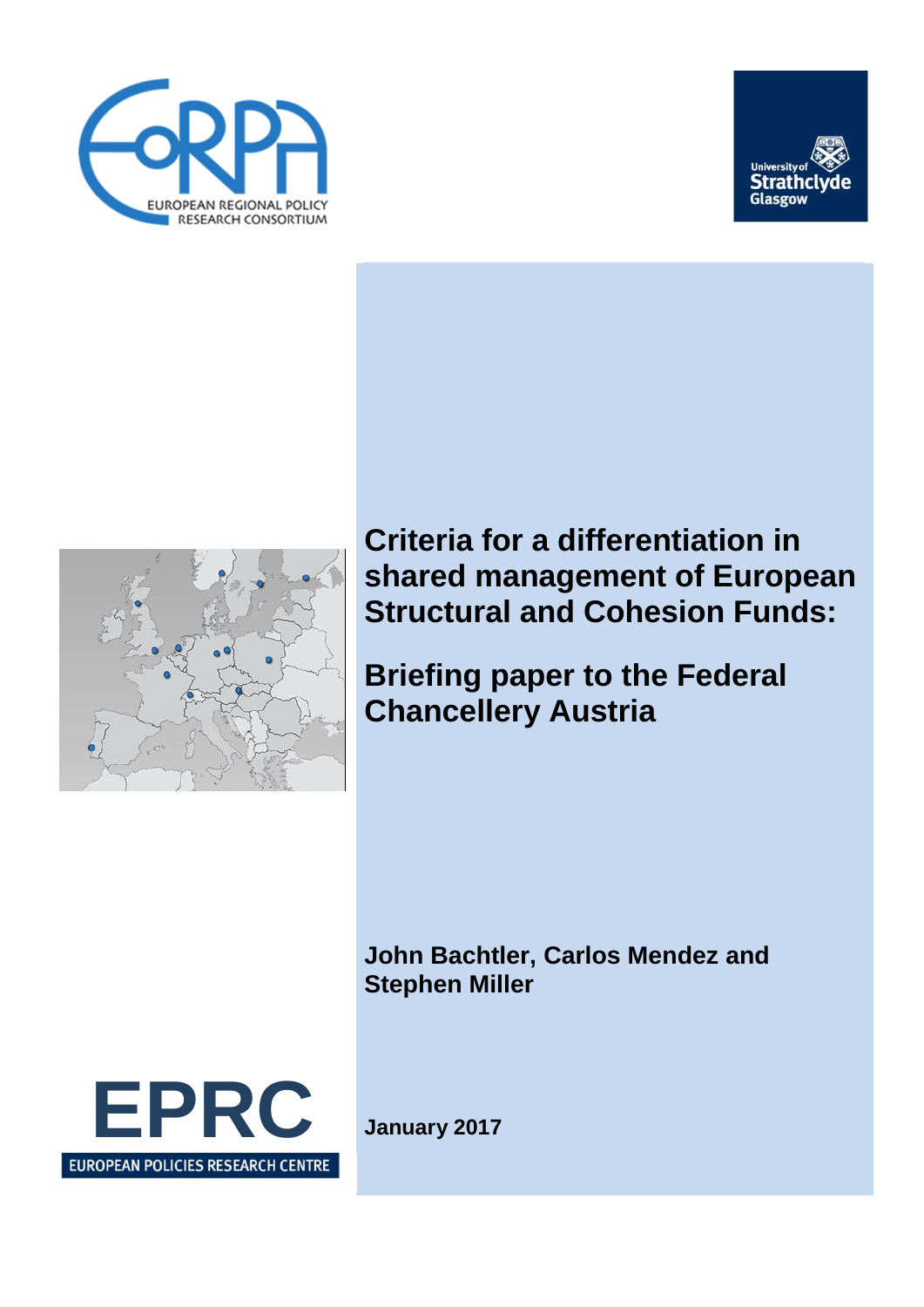European Policies Research Centre School of Government & Public Policy University of Strathclyde 40 George Street Glasgow G1 1QE United Kingdom

> Tel: +44 (0) 141 548 3061 Fax: +44 (0) 141 548 4898

e-mail: [john.bachtler@strath.ac.uk](mailto:john.bachtler@strath.ac.uk) sara.davies@strath.ac.uk [fiona.wishlade@strath.ac.uk](mailto:fiona.wishlade@strath.ac.uk)

#### **The place of useful learning**

The University of Strathclyde is a charitable body, registered in Scotland, number SC015263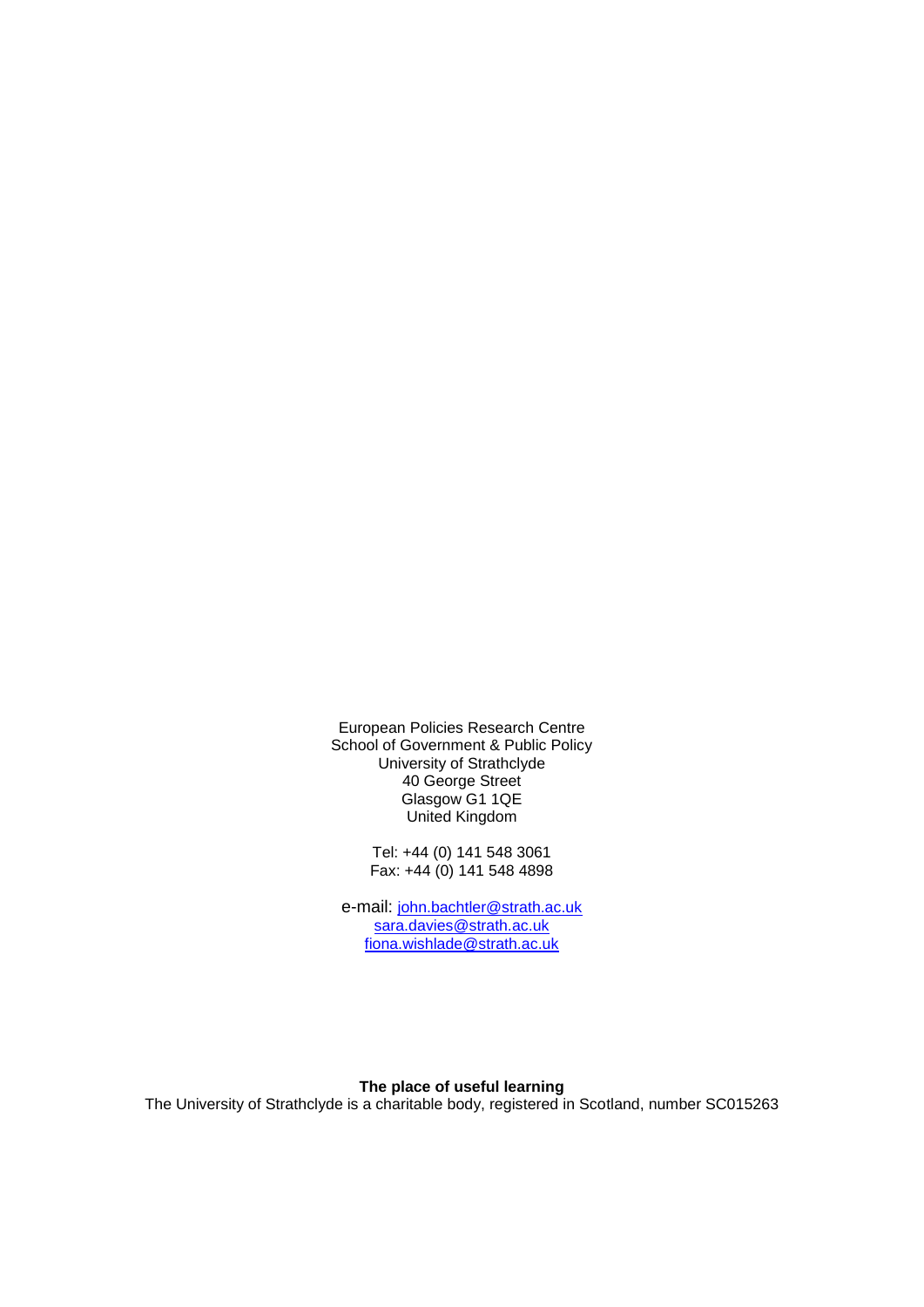# **Table of Contents**

| 1. |     |                                                                                       |  |  |  |
|----|-----|---------------------------------------------------------------------------------------|--|--|--|
| 2. |     |                                                                                       |  |  |  |
|    | 2.1 |                                                                                       |  |  |  |
|    | 2.2 |                                                                                       |  |  |  |
|    | 2.3 |                                                                                       |  |  |  |
| 3. |     |                                                                                       |  |  |  |
|    | 3.1 |                                                                                       |  |  |  |
|    | 3.2 |                                                                                       |  |  |  |
|    | 3.3 |                                                                                       |  |  |  |
| 4. |     |                                                                                       |  |  |  |
|    | 4.1 |                                                                                       |  |  |  |
|    | 4.2 |                                                                                       |  |  |  |
|    | 4.3 | Indicator 9 - Outputs/results, 2007-2013 (OP target vs achievement data)  13          |  |  |  |
| 5. |     |                                                                                       |  |  |  |
|    | 5.1 | Indicator 10 - European Quality of Government Index (EQI*) 2013  14                   |  |  |  |
|    | 5.2 | Indicator 11 - Worldwide Governance Indicators (WGI) 2015; Government Effectiveness15 |  |  |  |
|    | 5.3 |                                                                                       |  |  |  |
|    | 5.4 |                                                                                       |  |  |  |
| 6. |     |                                                                                       |  |  |  |
| 7. |     |                                                                                       |  |  |  |
| 8. |     |                                                                                       |  |  |  |
| 9. |     |                                                                                       |  |  |  |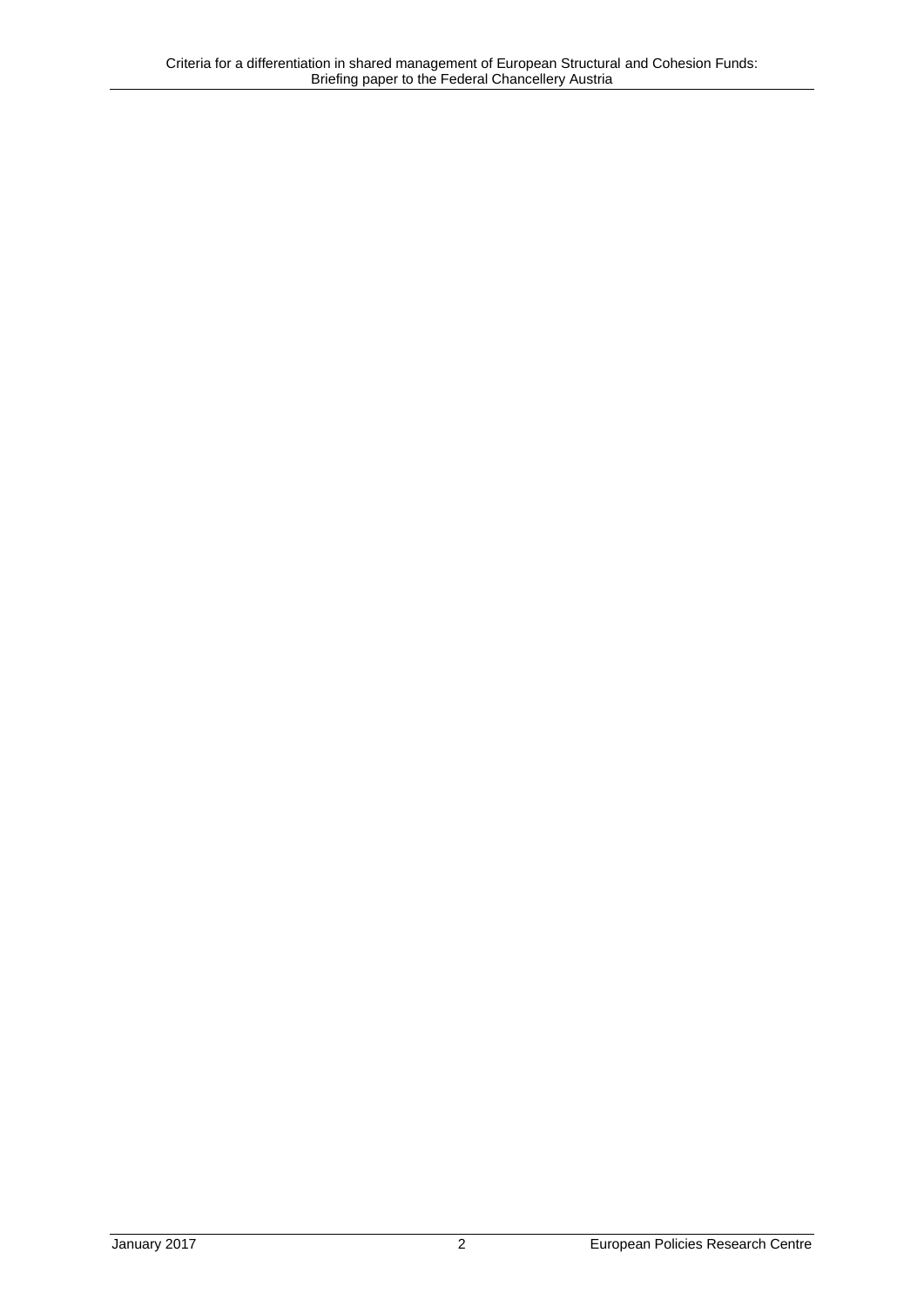## <span id="page-4-0"></span>**1. INTRODUCTION**

A differentiated approach to the management and implementation of Cohesion policy will be a key issue in the post-2020 reform of the policy. Linked to the intense debate on simplification, there is increasing recognition, including by Commissioner Creţu, of the need for a fundamental change to the management system for Cohesion policy that goes beyond simplification of rules and recognises differences in scale of funding, institutional and administrative structures and capacities across Member States.<sup>1</sup>

The Cohesion policy Conference<sup>2</sup> and Directors-General Meeting<sup>3</sup> organised by the Slovak EU Presidency in Autumn 2016 both highlighted the growing concern of the Member States about administrative complexity (especially where the ESIF part of funding is relatively small) and the need for differentiated approaches to be considered. The recent GAC conclusions<sup>4</sup> confirmed this with a commitment to simplification in general but beyond that with a 'careful exploration' of "the introduction of differentiation into the implementation of the ESI Funds programmes based on objective criteria and positive incentives for programmes".

The case for differentiation of rules across Member States is not yet universally accepted, and the above meetings also noted the importance of governance reforms being regarded as fair by all Member States and the need to ensure that the Commission can discharge its responsibility with respect to the budget. However, it is appreciated that some Member States regard the uniform treatment of Member States despite fundamentally different framework conditions as unfair and may be unwilling to continue participating in Cohesion policy unless a more differentiated approach and thereby a sustainable costbenefit relationship for their participation in Cohesion policy is introduced.

The challenge is how to engineer a system that makes a real difference to target setting and administration. At the programming stage, a minimum requirement would be to ensure coherence with overall Cohesion policy objectives, agreement on performance indicators and a commitment to the principles of partnership. During implementation, however, responsibility for spending and control would be completely devolved, while providing evidence for the milestones and results achieved to the Commission for disbursement of funds. The fundamental requirement would be less onerous administrative requirements based on the key criteria of relevance and risk: Member States where the EU Funds' contribution to national policies in the field is very limited and represent low risk for the EU budget could be subject to differentiation.

A central question is which indicators and thresholds could be used to determine the Member States that would be subject to different regulatory requirements. Ultimately, this is a political decision – as with other such decisions on indicators and thresholds for the allocation of EU funding – but it will need to be supported by reasoned justification. It will need to deliver an outcome that, on the one hand, provides a sustainable cost-benefit relationship for those Member States for which this is a *sine qua* 

<sup>1</sup> <sup>1</sup> Bachtler J, Mendez C and Wishlade F (2016) *Evolution or revolution? Exploring New Ideas for Cohesion Policy 2020+*, EoRPA Paper 16/4, European Policies Research Centre, University of Strathclyde, Glasgow.

<sup>2</sup> SK PRES (2016) *Conference Conclusions - EU Cohesion Policy Conference: Past Evidence, Current Experience and Future Perspectives*, 15-16 September 2016, Bratislava.

<sup>3</sup> SK PRES (2016) *Summary Report - Meeting of Directors General responsible for EU Cohesion Policy*, 2-3 October 2016, Bratislava.

<sup>4</sup> Council of the EU (2016) *Council conclusions on results and new elements of cohesion policy and the European structural and investment funds*, 16.11.16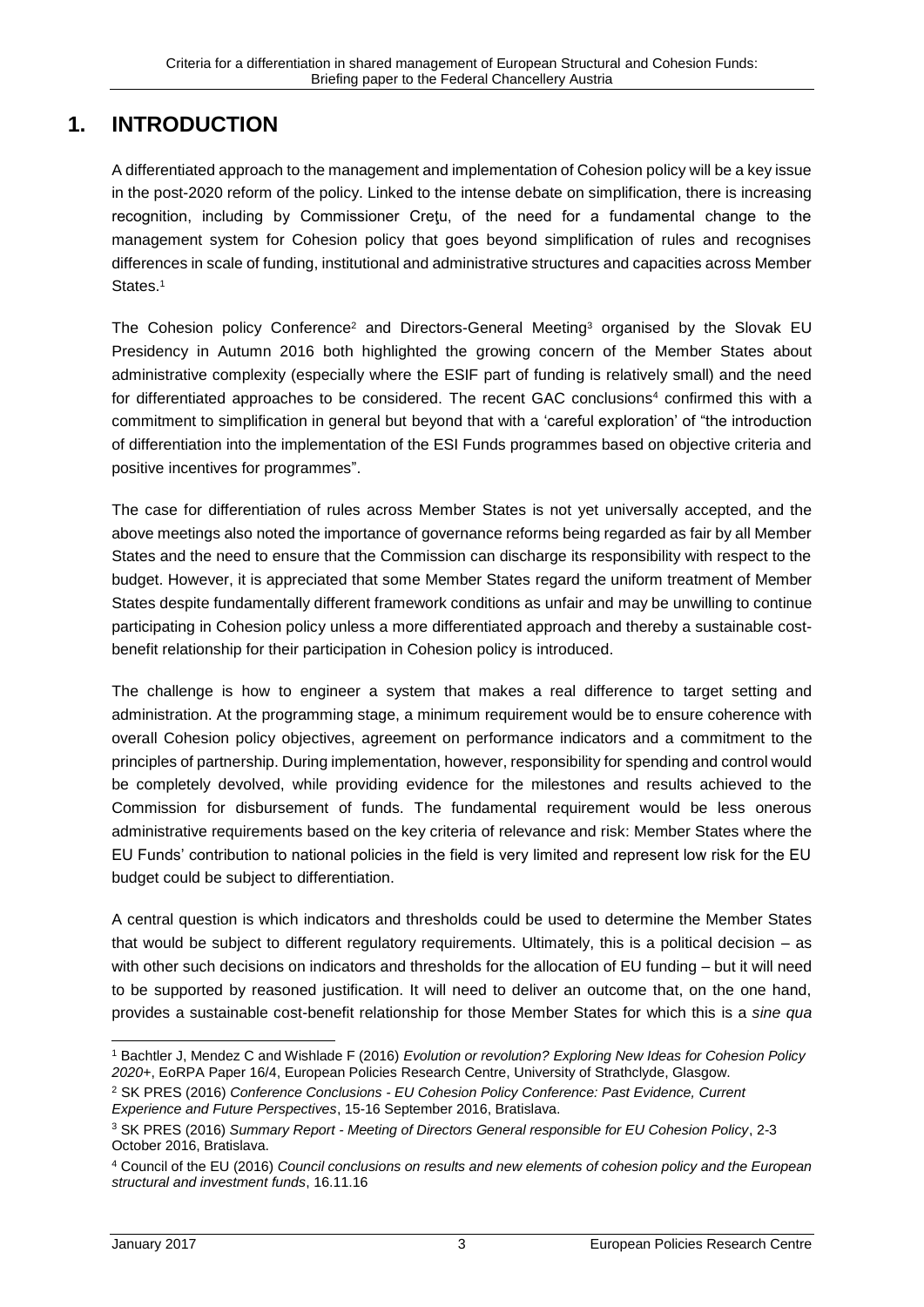*non*, and, on the other hand, is acceptable to those countries that will retain a simplified but uniform shared management system.

In assessing possible indicators, there are several criteria that could be used:

- **Rationality**: does the indicator have a justifiable rationale in terms of applying lighter regulatory obligations?
- **Transparency**: is it an indicator that is easily comprehensible not just to ESIF administrators but also to politicians, stakeholders and citizens? Is it easily measurable with accepted data?
- **Applicability**: how easily can the indicator be applied? Is there a clear break-point that divides one group of Member States from another?
- **Regularity**: does the application of the indicator safeguard EU financial management and control interests i.e. ensuring that the risk of lighter controls is justifiable?

This paper examines possible indicators that could be used for differentiation purposes, using the above criteria to understand their strengths and weaknesses. In each case, it also presents a graph of the data for the indicator, and how the application of different thresholds could be used to differentiate between groups of Member States.

Four groups of indicators are reviewed in the following sections:

- 1. Scale and proportion of EU funding
	- National funding allocation, 2014-2020
	- National funding allocation per capita, 2014-2020
	- National co-financing rates, 2014-2020
- 2. EU funding in relation to investment / GDP
	- EU funding as percentage of public investment (Gross Fixed Capital Formation) 2007-13
	- EU funding as percentage of public investment (COFOG General public services) 2007-13
	- EU funding as percentage of GDP, 2007-2013
- 3. Performance in using EU funding
	- Cohesion policy funds absorption rate EU28
	- Cohesion policy funds absorption rate EU25
	- Validated error rates, EU28, 2015
	- Outputs/results (based on 2007-2013 OP targets vs achievements data)
- 4. Quality of governance
	- Quality of Governance: European Quality of Government Index, 2013
	- Quality of Governance: Worldwide Governance Indicators 2015 Government Effectiveness
	- Quality of Governance: Corruption Perception Index (CPI), 2015

The final sections draw together the results to emerge and the implications for their combined application for determining Member States that could use a differentiated approach.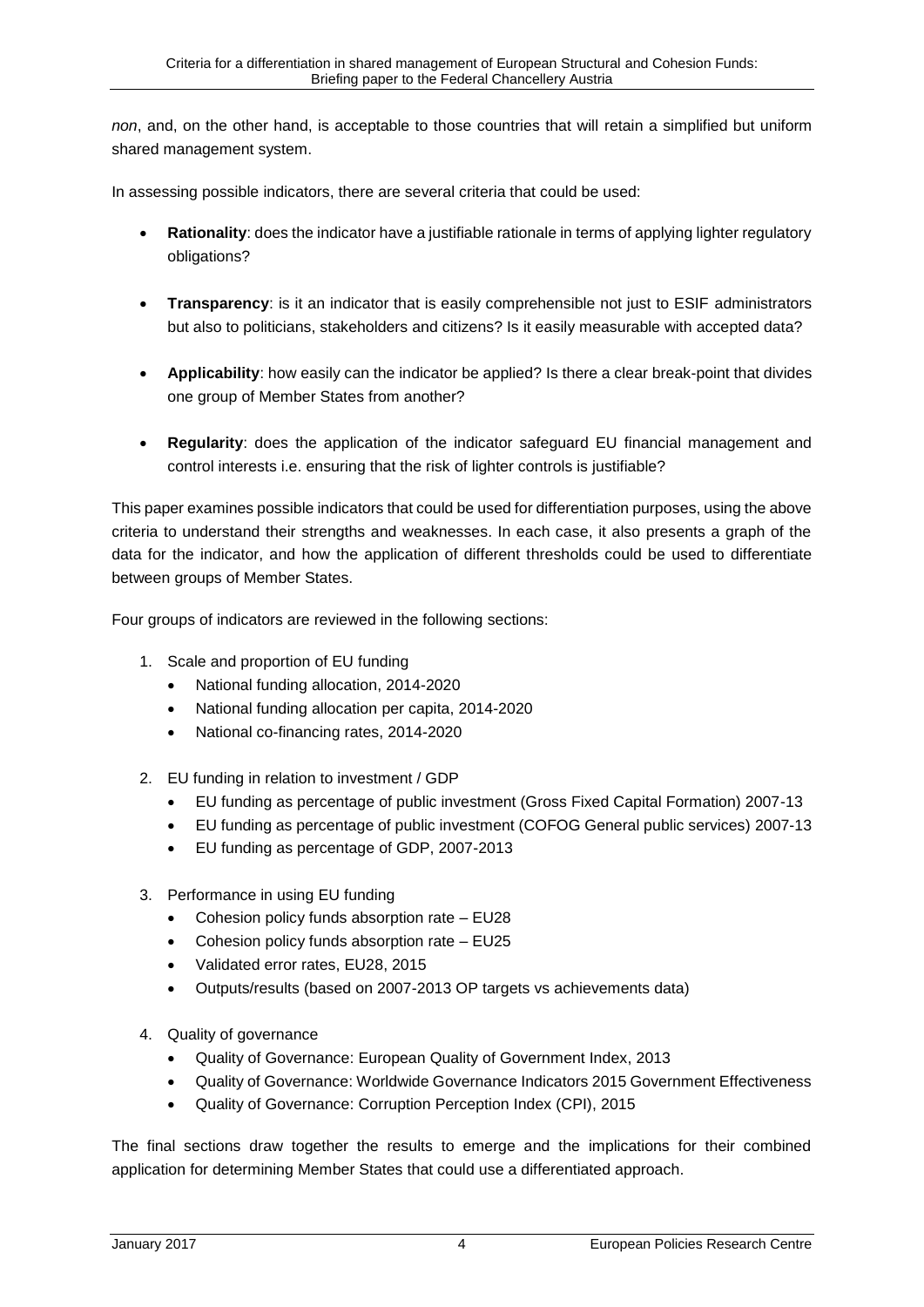## <span id="page-6-0"></span>**2. SCALE / PROPORTION OF EU FUNDING**

## <span id="page-6-1"></span>**2.1 Indicator 1: National funding allocation, 2014-20**

The national allocation of EU funding is uncomplicated, easily measured, transparent and has a clear rationale. The main challenge is applicability: there is a sliding scale of Member State allocations with no obvious breaks between countries with 'low' and 'high' funding. Some countries with smaller allocations would not necessarily justify lighter regulatory controls given their administrative capacity.

| Criteria             | <b>Strength</b> | <b>Comments</b>                                                                                                                                                                                                                        |
|----------------------|-----------------|----------------------------------------------------------------------------------------------------------------------------------------------------------------------------------------------------------------------------------------|
| <b>Rationale</b>     | High            | The main EU concerns are (a) regularity of EU spending - larger allocations /<br>programmes are associated with greater risk to EU financial interests; and (b)                                                                        |
|                      |                 | performance - the impact of policy depends more on larger recipients. It is<br>justifiable for regulatory requirements to be greater for larger allocations and<br>vice versa.                                                         |
| <b>Transparency</b>  | High            | Indicator has a standard and accepted measure of volume of funding $(6 \text{ bn})$                                                                                                                                                    |
| <b>Applicability</b> | Medium/low      | No clear cut-off point between 'low' and 'high' scale of funding. Low-funding<br>Member States include CY, MT, SI and EE whereas high-funding countries<br>include DE.                                                                 |
| <b>Regularity</b>    | Medium/low      | Scale of funding is not necessarily related to quality of administrative capacity.<br>Member States with low volumes may still require greater regulatory control<br>because domestic policies are not designed in line with EU rules. |
| <b>Variants</b>      |                 | Could be applied at programme level but different regulatory regimes in the same MS.                                                                                                                                                   |

| <b>Threshold</b> | <b>Differentiation</b>                                | <b>Standard regulation</b>                                        |
|------------------|-------------------------------------------------------|-------------------------------------------------------------------|
| € 2.5 bn         | LU, DK, CY, MT, AT, NL, IE, FI, SE,<br>BE             | SI, EE, LV, LT, HR, SK, FR, EL, DE, PT, HU, CZ, RO, ES,<br>IT. PL |
| € 5.0 bn         | LU, DK, CY, MT, AT, NL, IE, FI, SE,<br>BE, SI, EE, LV | LT, HR, SK, FR, EL, DE, PT, HU, CZ, RO, ES, IT, PL                |

#### **Figure 1: Total EU Cohesion policy funding\* (ERDF, ESF\*\* and CF), 2014-2020**



\*Not including national co-financing

\*\*Including YEI Average of EU27 in red

Source: European Commission ESIF Finance Data via Infoview (last updated 9 August 2016)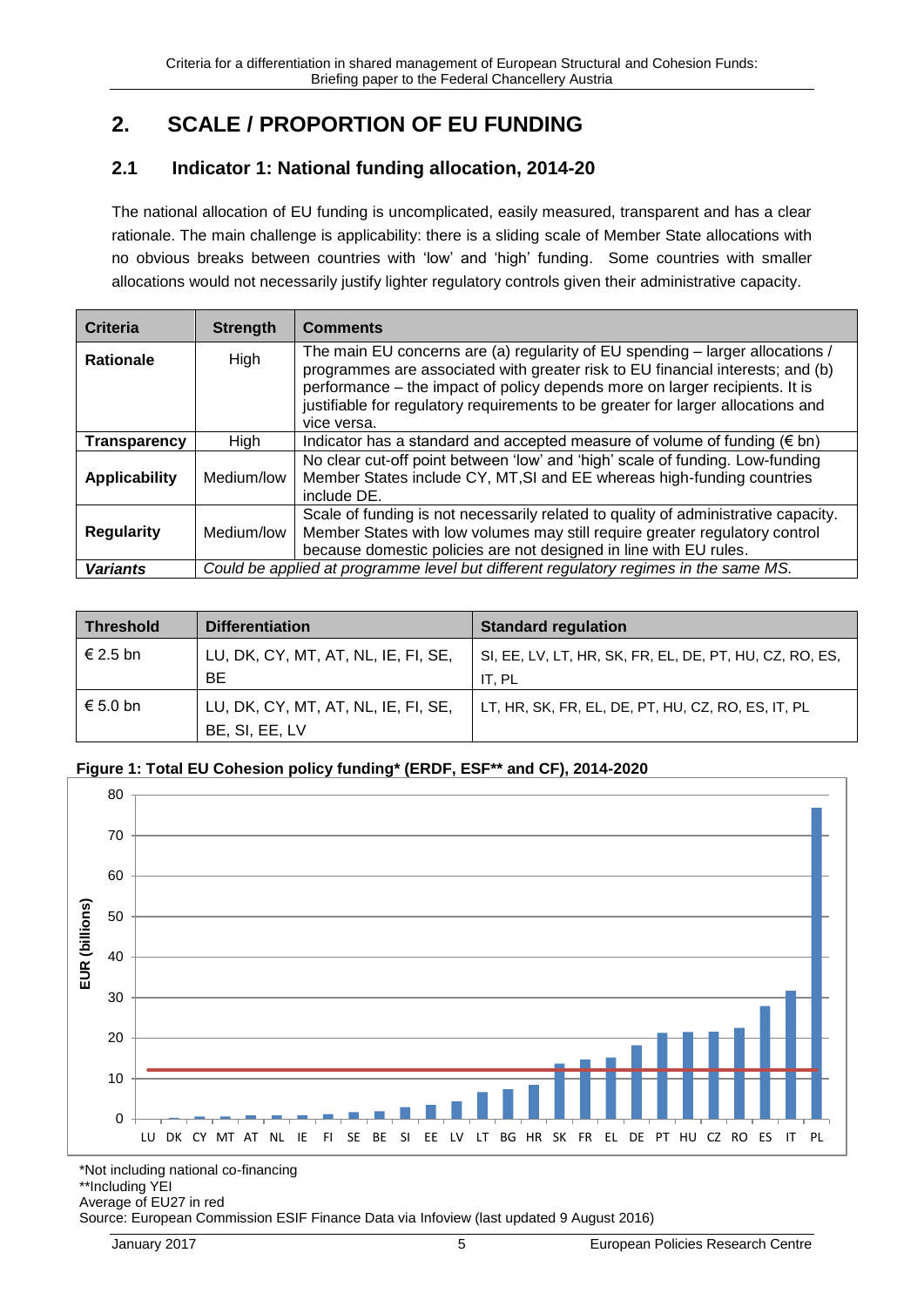## <span id="page-7-0"></span>**2.2 Indicator 2 - National funding allocation per capita, 2014-2020**

Funding per head is also a straightforward indicator, again easily measured and transparent. It has a clear rationale and has the strength of weighting by population to indicate intensity of funding. As such, it provides a better indication of the implementation challenge; higher intensity funding being arguably more administratively demanding. There is a convenient threshold (break-point) in the scale of Member States at €400 per head dividing all of the obvious countries for differentiated regulation from others.

| Criteria                 | <b>Strength</b> | <b>Comments</b>                                                                                                                                                                                                                              |
|--------------------------|-----------------|----------------------------------------------------------------------------------------------------------------------------------------------------------------------------------------------------------------------------------------------|
| High<br><b>Rationale</b> |                 | The main EU concerns are (a) regularity of EU spending - larger allocations /<br>programmes are associated with greater risk to EU financial interests; and (b)                                                                              |
|                          |                 | performance - the impact of policy depends more on larger recipients. It is<br>justifiable for regulatory requirements to be greater for higher intensity funding<br>and vice versa.                                                         |
| <b>Transparency</b>      | High            | Indicator has a standard and accepted measure of volume of funding divided by<br>population.                                                                                                                                                 |
| <b>Applicability</b>     | High            | Clear cut-off point between low intensity and high-intensity Member States at<br>€250 per head. Secondary threshold at €600 to include 2 further countries.                                                                                  |
| <b>Regularity</b>        | Medium          | Intensity of funding is not necessarily related to quality of administrative<br>capacity. Member States with low intensity may still require greater regulatory<br>control because domestic policies are not designed in line with EU rules. |
| <b>Variants</b>          |                 | Could be applied at programme level, but would mean different regulatory<br>regimes in the same Member State.                                                                                                                                |

| <b>Threshold</b> | <b>Differentiation</b>              | <b>Standard regulation</b>                                                              |
|------------------|-------------------------------------|-----------------------------------------------------------------------------------------|
| €250 per head    |                                     | NL, LU, DK, AT, BE, SE, IE, FR, DE, IT, ES, CY, BG, RO, GR, SI, MT, HR, PL, PT, CZ, HU, |
|                  | FI                                  | LV, LT, SK, EE                                                                          |
| €600 per head    | NL, LU, DK, AT, BE, SE, IE, FR, DE, | CY, BG, RO, GR, SI, MT, HR, PL, PT, CZ, HU, LV, LT,                                     |
|                  | FI, IT, ES                          | SK, EE                                                                                  |

#### **Figure 2: EU Cohesion policy funding per capita (ERDF, ESF and CF\*), 2014-2020**



\*Not including national co-financing

\*\*Including YEI

Average of EU27 in red

Source: European Commission ESIF Finance Data via Infoview (last updated 9 August 2016) and Eurostat population data 2014 (last updated 15 November 2016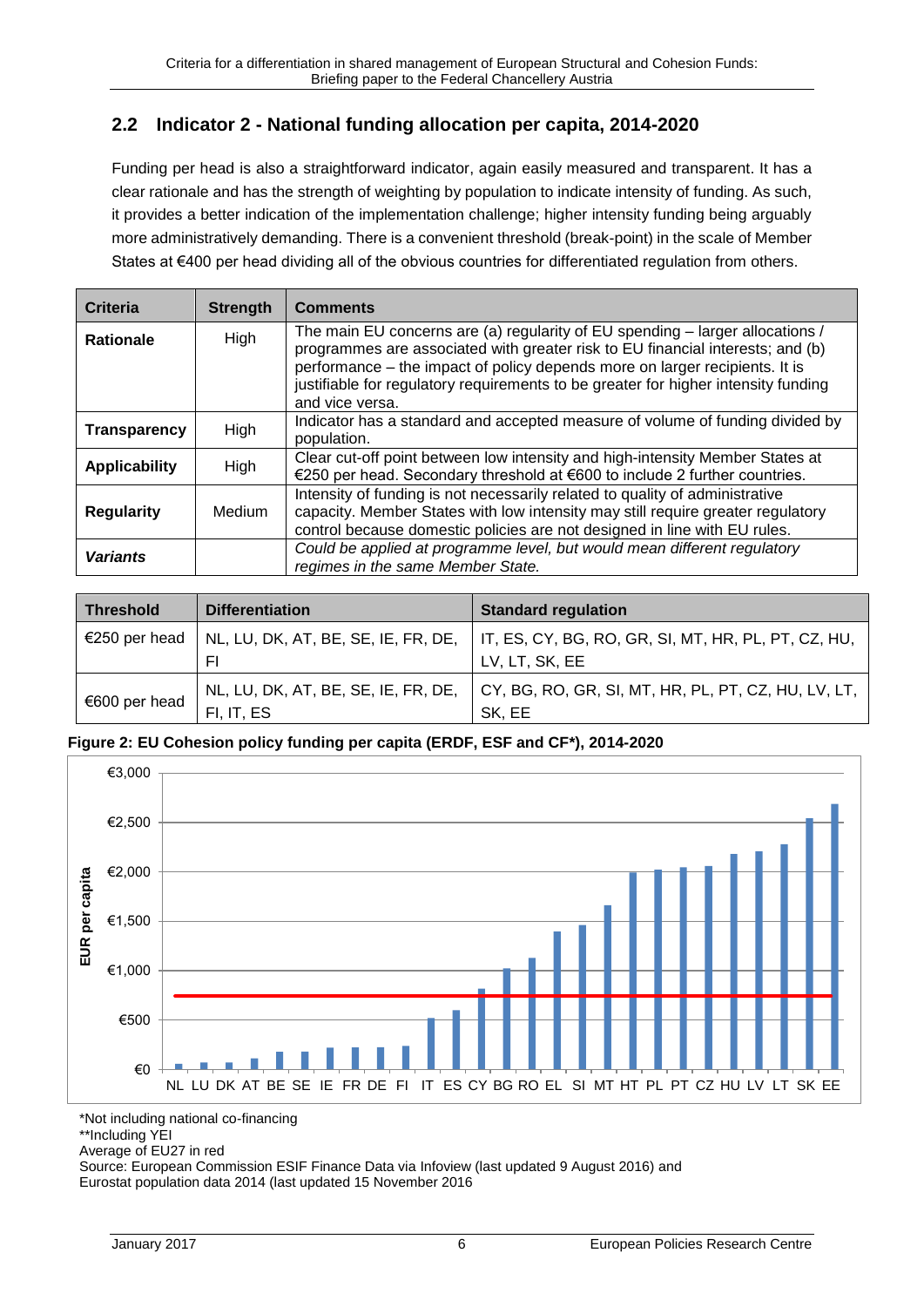### <span id="page-8-0"></span>**2.3 Indicator 3: National co-financing rates, 2014-2020**

The national co-funding rate is essentially a measure of EU versus national contributions to the funding of Cohesion policy programmes in individual countries. As such it is a measure of risk. The rationale underpinning the co-financing principle is that Member States investing larger proportions of their own money to match EU funding are likely to be more committed to the additionality of funding, achievement of results and sound financial and administrative management. The indicator is transparent, measurable and has clear thresholds.

| Criteria             | <b>Strength</b> | <b>Comments</b>                                                                                                                                                                                                                                    |
|----------------------|-----------------|----------------------------------------------------------------------------------------------------------------------------------------------------------------------------------------------------------------------------------------------------|
| <b>Rationale</b>     | High            | The higher the national co-financing rate, the lower is the risk for the EU budget<br>and vice versa.                                                                                                                                              |
| Transparency         | High            | Indicator has a standard and accepted measure - national percentage of<br>financing.                                                                                                                                                               |
| <b>Applicability</b> | High            | Clear cut-off point between 'high' and 'low' national co-financing at 30%.<br>Secondary threshold at €40% to include two further countries.                                                                                                        |
| <b>Regularity</b>    | Medium          | National co-financing is not necessarily related to administrative capacity.<br>Member States with high national co-financing may still require greater<br>regulatory control because domestic policies are not designed in line with EU<br>rules. |

| <b>Threshold</b> | <b>Differentiation</b>              | <b>Standard regulation</b>                              |
|------------------|-------------------------------------|---------------------------------------------------------|
| 40%              | AT, NL, BE, LU, FI, SE, FR, IE, DK, | DE, IT, ES, EE, CZ, SK, PT, GR, SI, RO, MT, HU, PL, LT, |
|                  |                                     | LV, HR, CY, BG                                          |
| 30%              | AT, NL, BE, LU, FI, SE, FR, IE, DK, | ES, EE, CZ, SK, PT, GR, SI, RO, MT, HU, PL, LT, LV, HR, |
|                  | DE. IT                              | CY. BG                                                  |

#### **Figure 3: National co-financing rates for Cohesion policy (ERDF, ESF\* and CF), 2014-2020**



Average of EU27 in red

Source: European Commission ESIF Finance Data (last updated 9 August 2016)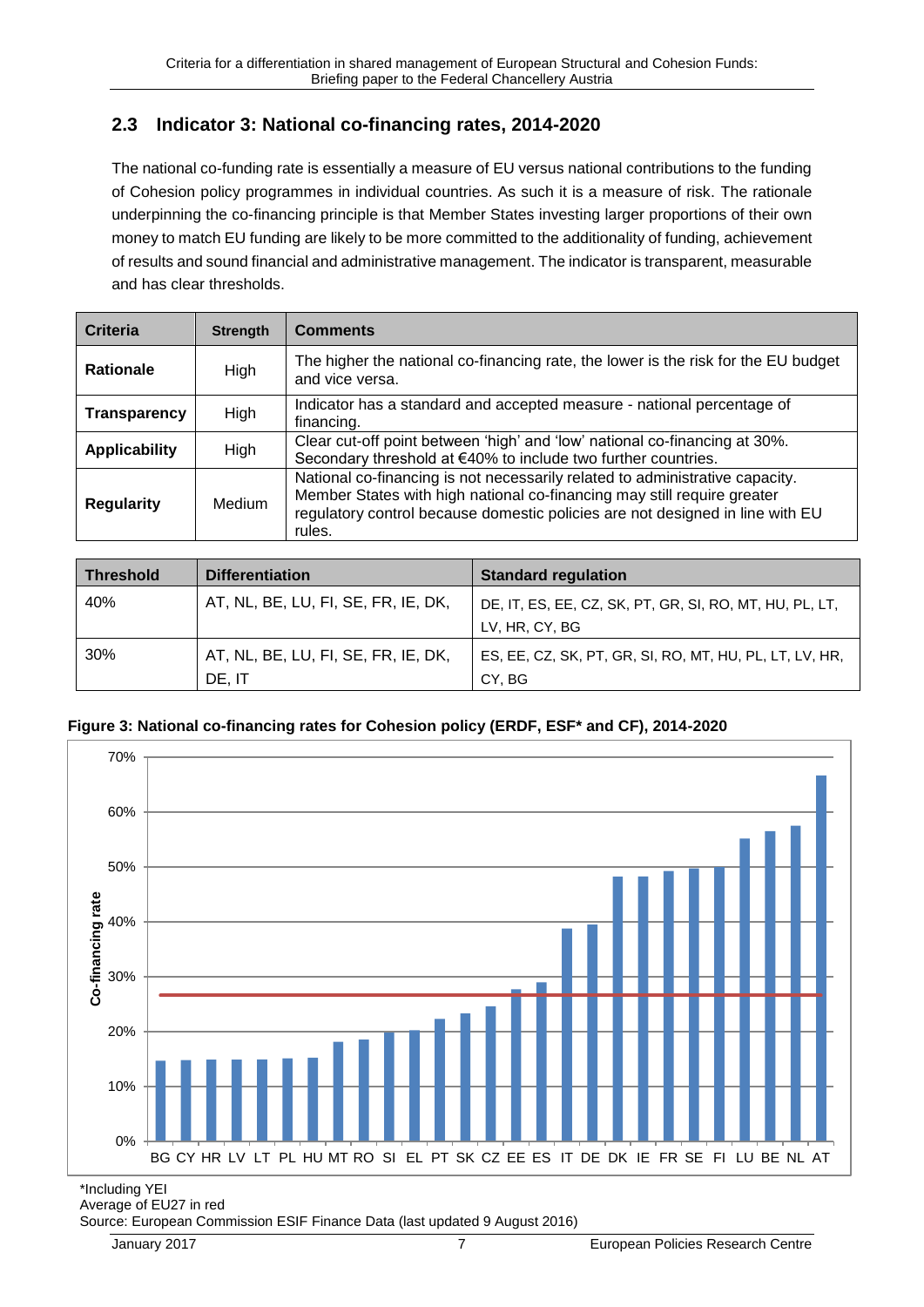## <span id="page-9-0"></span>**3. EU FUNDING AS PERCENTAGE OF INVESTMENT / GDP**

### <span id="page-9-1"></span>**3.1 Indicator 4 - Gross fixed capital formation, 2007-2013**

EU funding as a percentage of public investment is directly related to the target of EU spending. Small allocations relative to investment have limited potential to achieve significant change but also are associated with less risk. High shares of public investment will be covering a broad range of themes/sectors with greater administrative complication and thus potential risk. The indicator is transparent, measurable and has clear thresholds.

| Criteria             | <b>Strength</b> | <b>Comments</b>                                                                                                                                                                                                                                       |
|----------------------|-----------------|-------------------------------------------------------------------------------------------------------------------------------------------------------------------------------------------------------------------------------------------------------|
| <b>Rationale</b>     | High            | The share of public investment financed by Cohesion policy is related to<br>performance and risk; larger shares of investment have more potential to<br>contribute to the performance of the policy and the risks of failure are higher.              |
| Transparency         | High            | Indicator has a standard and accepted measure of GFCF and publicly<br>understood when framed as percentage of public investment.                                                                                                                      |
| <b>Applicability</b> | High            | Clear cut-off point at 5% of public investment. Secondary cut-off points at 10%<br>(three further countries) and 15% (a further two countries).                                                                                                       |
| <b>Regularity</b>    | Medium          | Share of investment is not necessarily related to quality of administrative<br>capacity. Member States with low investment share may still require greater<br>regulatory control because domestic policies are not designed in line with EU<br>rules. |

| <b>Threshold</b> | <b>Differentiation</b>                                    | <b>Standard regulation</b>                                                |
|------------------|-----------------------------------------------------------|---------------------------------------------------------------------------|
| 5%               | LU, DK, NL, SE, IE, AT, FR, FI, BE                        | HR, DE, IT, ES, CY, GR, SI, RO, PT, EE, CZ, PL, BG,<br>LV, MT, LT, SK, HU |
| 10%              | LU, DK, NL, SE, IE, AT, FR, FI, BE,<br>HR, DE, IT         | ES, CY, GR, SI, RO, PT, EE, CZ, PL, BG, LV, MT, LT,<br>SK, HU             |
| 15%              | LU, DK, NL, SE, IE, AT, FR, FI, BE,<br>HR, DE, IT, ES, CY | GR, SI, RO, PT, EE, CZ, PL, BG, LV, MT, LT, SK, HU                        |

#### **Figure 4: EU Cohesion policy allocations (ERDF, ESF, CF) as percentage of public investment\*, 2007-2013**



\*Gross Fixed Capital Formation (GFCF) under the General government sector Average of EU27 in red

Source: Eurostat - Government revenue, expenditure and main aggregates [gov\_10a\_main] (last updated 14 November 2016)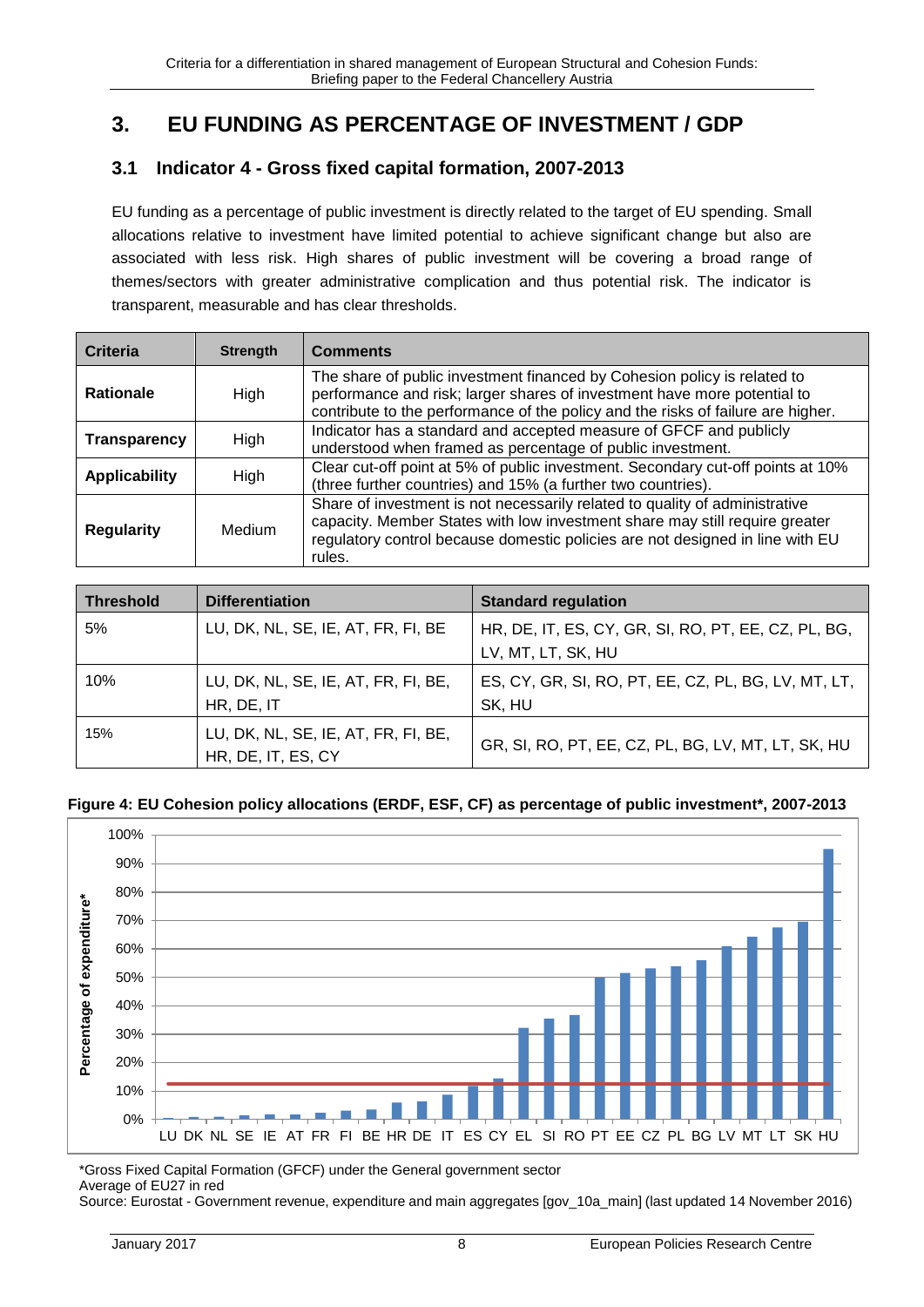## <span id="page-10-0"></span>**3.2 Indicator 5 - General public expenditure (COFOG), 2007-2013**

An alternative measure of EU funding as a share of public investment uses general public expenditure on general public services. The rank order of Member States is, though, much the same – although with some exceptions such as Spain. The rationale, transparency and regularity are the same as for GFCF but with different thresholds of between two and five percent.

| Criteria             | <b>Strength</b> | <b>Comments</b>                                                                                                                                                                                                                                       |
|----------------------|-----------------|-------------------------------------------------------------------------------------------------------------------------------------------------------------------------------------------------------------------------------------------------------|
| <b>Rationale</b>     | High            | The share of public investment financed by Cohesion policy is related to<br>performance and risk; larger shares of investment have more potential to<br>contribute to the performance of the policy and the risks of failure are higher.              |
| Transparency         | High            | Indicator has a standard and accepted measure of COFOG and publicly<br>understood when framed as percentage of public investment.                                                                                                                     |
| <b>Applicability</b> | High            | Clear cut-off point at 5% of public investment. Secondary cut-off points at 10%<br>(three further countries) and 15% (a further two countries).                                                                                                       |
| <b>Regularity</b>    | Medium          | Share of investment is not necessarily related to quality of administrative<br>capacity. Member States with low investment share may still require greater<br>regulatory control because domestic policies are not designed in line with EU<br>rules. |

| <b>Threshold</b> | <b>Differentiation</b>                                | <b>Standard regulation</b>                                                |
|------------------|-------------------------------------------------------|---------------------------------------------------------------------------|
| 2%               | LU, DK, NL, AT, SE, BE, IE, FR, FI                    | DE, IT, HR, CY, EE, GR, PT, MT, SI, HU, RO, SK, PL,<br>CZ, BG, LT, LV, EE |
| 3%               | LU, DK, NL, AT, SE, BE, IE, FR, FI,<br>DE, IT         | HR, CY, EE, GR, PT, MT, SI, HU, RO, SK, PL, CZ,<br>BG, LT, LV, EE         |
| 5%               | LU, DK, NL, AT, SE, BE, IE, FR, FI,<br>DE, IT, HR, CY | ES, GR, PT, MT, SI, HU, RO, SK, PL, CZ, BG, LT, LV,<br>EE                 |

**Figure 5: EU Cohesion policy allocations (ERDF, ESF, CF) as percentage of public investment\*, 2007-2013**



\*Total general government expenditure on "General public services" (COFOG ESA95) Average of EU27 in red. HR had a short programme period 2012-13. Source: Eurostat - General government expenditure by function (COFOG) (last updated 19 November 2016)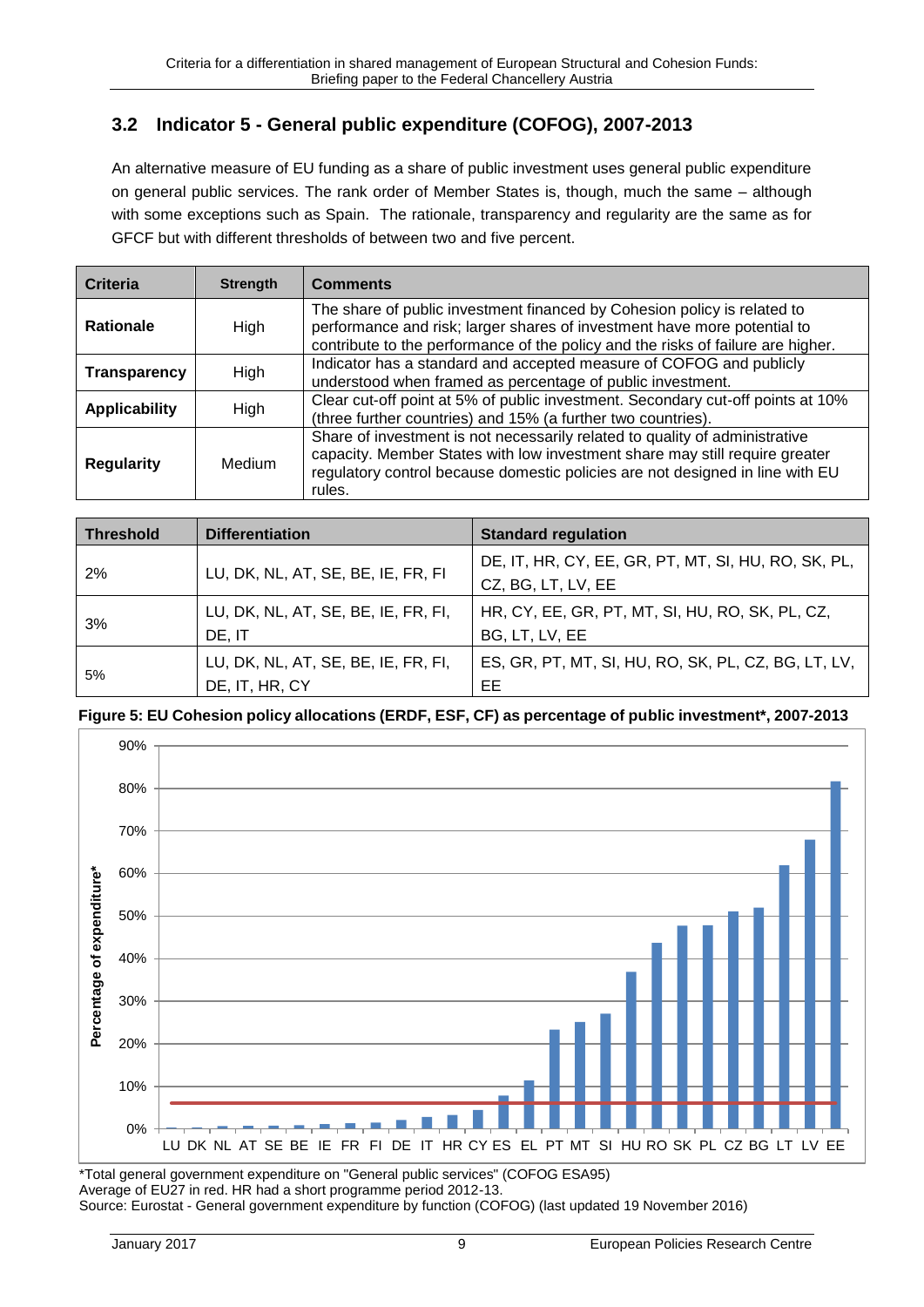## <span id="page-11-0"></span>**3.3 Indicator 6 - EU funding as percentage of GDP, 2007-2013**

EU funding as a share of GDP is again a standard measure, indicating the importance of EU funding in a national context. Smaller percentages indicate lower potential performance and also potentially lower risk to the EU budget overall. Smaller percentages may also indicate disproportionate administrative costs. The rank order of Member States is similar to the measures of public investment. The rationale, transparency and regularity are the same as for GFCF and COFOG but with different thresholds of between 0.1% and 0.5% of GDP.

| Criteria             | <b>Strength</b> | <b>Comments</b>                                                                                                                                                                                                                                                                                              |
|----------------------|-----------------|--------------------------------------------------------------------------------------------------------------------------------------------------------------------------------------------------------------------------------------------------------------------------------------------------------------|
| <b>Rationale</b>     | High            | EU funding as a share of GDP indicates the relative importance of Cohesion<br>policy is related to performance and risk; larger shares of investment have<br>more potential to contribute to the performance of the policy and the risks of<br>failure are higher.                                           |
| <b>Transparency</b>  | High            | Indicator has a standard and accepted measure of GDP.                                                                                                                                                                                                                                                        |
| <b>Applicability</b> | High            | Clear cut-off point at 0.1% of GDP. Secondary cut-off points at 0.3% (2 further<br>countries) and 0.5% (a further two countries).                                                                                                                                                                            |
| <b>Regularity</b>    | Medium          | Share of GDP is not necessarily related to quality of administrative capacity.<br>Member States with low EU funding as % of GDP may still require greater<br>regulatory control. There may be more misfit between EU rules and domestic<br>rules in countries with low levels of EU funding relative to GDP. |

| <b>Threshold</b> | <b>Differentiation</b>                                    | <b>Standard regulation</b>                                            |
|------------------|-----------------------------------------------------------|-----------------------------------------------------------------------|
| 0.1%             | DK, LU, NL, AT, IE, BE, SE, FR, FI,<br>DE.                | IT, HR, CY, ES, GR, PT, SI, MT, RO, BG, CZ, SK,<br>PL, EE, LT, LV, HU |
| 0.3%             | DK, LU, NL, AT, IE, BE, SE, FR, FI,<br>DE, IT, HR         | CY, ES, GR, PT, SI, MT, RO, BG, CZ, SK, PL, EE,<br>LT, LV, HU         |
| 0.5%             | DK, LU, NL, AT, IE, BE, SE, FR, FI,<br>DE, IT, HR, CY, ES | GR, PT, SI, MT, RO, BG, CZ, SK, PL, EE, LT, LV, HU                    |

#### **Figure 6: EU funding\* as percentage of GDP, 2007-2013**



\*ERDF + CF only (ESF not included)

Average of EU27 in red. Note HR had short programme period, 2012-13.

Source: WP1: Synthesis report; Ex post evaluation of Cohesion Policy programmes 2007-2013, focusing on the European Regional Development Fund (ERDF) and the Cohesion Fund (CF)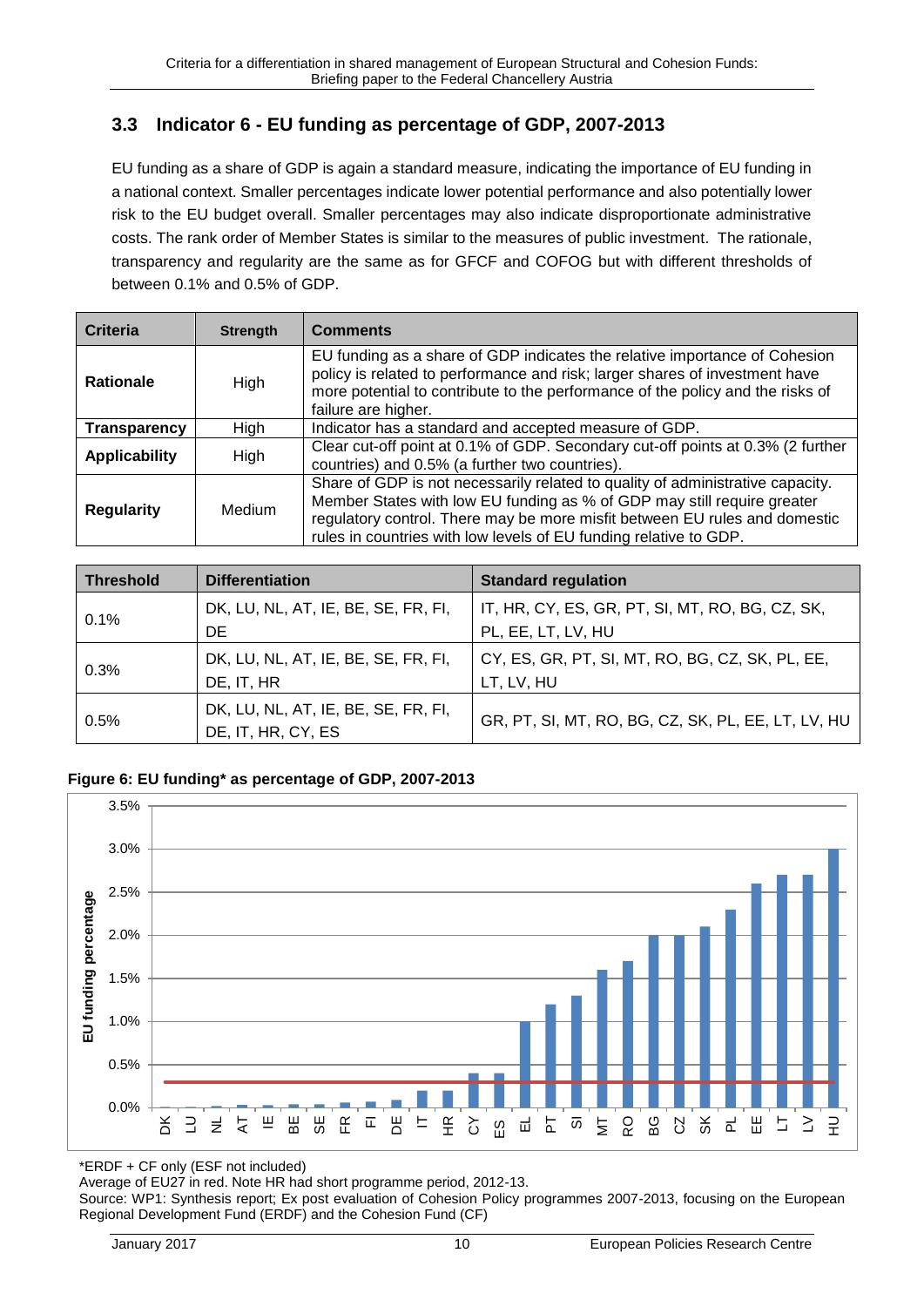# <span id="page-12-0"></span>**4. PERFORMANCE IN USING EU FUNDING**

## <span id="page-12-1"></span>**4.1 Indicator 7 - Absorption rate of EU funding, 2013**

In principle, performance measures would seem to be a good basis for differentiation but in practice they do not provide a sound rationale. The absorption rate is commonly used to assess the performance of Cohesion policy (as one of the few measures available at national and programme levels) but is only valid for comparative purposes within countries because of the differences in financial profile and administrative system. Transparency is not high and applicability would be problematic.

| Criteria             | <b>Strength</b> | <b>Comments</b>                                                                                                                                                                                                                   |
|----------------------|-----------------|-----------------------------------------------------------------------------------------------------------------------------------------------------------------------------------------------------------------------------------|
| <b>Rationale</b>     | Medium          | Member States or programmes that have shown they can spend money on<br>time have better and more reliable administrative systems, requiring less<br>control.                                                                      |
| <b>Transparency</b>  | <b>Medium</b>   | There are different measures of absorption – level of commitment (awarded or<br>contracted), level of payment (national) and level of payment (EU), and the<br>year or time period used could have significant effects on values. |
| <b>Applicability</b> | Low             | Problematic in determining which measures and thresholds to use. Absorption<br>varies across countries/programmes and Funds depending not only on<br>administrative capacity but the TOs, mix of projects and delivery system.    |
| <b>Regularity</b>    | Medium/low      | Absorption is not necessarily an indicator of good management or level of risk -<br>merely the ability to spend.                                                                                                                  |

| <b>Threshold</b> | <b>Differentiation</b>                                                    | <b>Standard regulation</b>                                                            |
|------------------|---------------------------------------------------------------------------|---------------------------------------------------------------------------------------|
| 70%              | EE, LT, PT, FI, DE, IE                                                    | GR, AT, BE, SE, PL, LU, LV, NL, ES, SI, CY, FR, HU,<br>DK, SK, CZ, MT, IT, BG, RO, HR |
| 65%              | EE, LT, PT, FI, DE, IE, GR, AT, BE,<br>SE, PL, LU, LV                     | NL, ES, SI, CY, FR, HU, DK, SK, CZ, MT, IT, BG, RO,<br><b>HR</b>                      |
| 60%              | EE, LT, PT, FI, DE, IE, GR, AT, BE,<br>SE, PL, LU, LV, NL, ES, SI, CY, FR | HU, DK, SK, CZ, MT, IT, BG, RO, HR                                                    |

#### **Figure 7: Cohesion policy funds (ERDF, ESF, CF) absorption rate, 2013\* - EU28**



\*Figures include interim payments and pre-financing (which increases the rate for Member States with very high pre-financing) Average of EU27 in red. HR had short programme period 2012-13.

Source: European Commission ESIF data via Infoview (last updated 22 November 2016)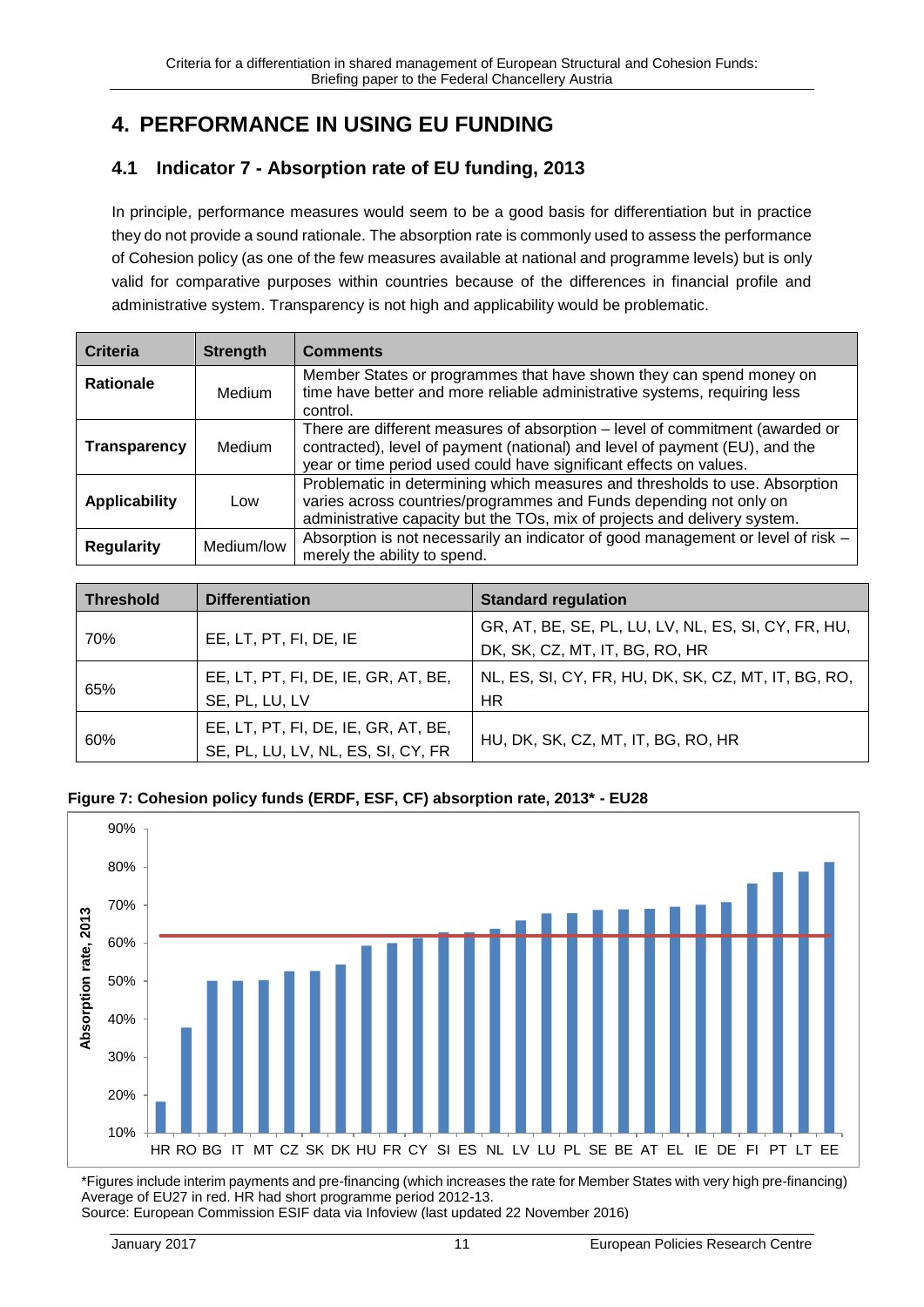## <span id="page-13-0"></span>**4.2 Indicator 8 - Validated error rates, EU28, average of 2013-2015**

The error rate, or level of irregularities, would in principle be a strong indicator. Where funding is being spent with fewer regularities would theoretically indicate stronger administrative capacity, requiring less control. In practice, however, there are problems. Some of the more developed MS have a poor record on irregularities – attributable partly to the lower level of administrative resources deployed to implement Cohesion policy as well as the influence of differences between national and EU rules and administrative systems. The level of irregularities in a programme, region or Member State is partly a function of the effectiveness and independence of the audit authorities; a high level of errors may reflect good detection. Errors also depend on the level of risk incurred; innovative projects that potentially contribute more to programme objectives may be associated with more errors

| <b>Criteria</b>      | <b>Strength</b> | <b>Comments</b>                                                                                                                                                                                                                                     |
|----------------------|-----------------|-----------------------------------------------------------------------------------------------------------------------------------------------------------------------------------------------------------------------------------------------------|
| <b>Rationale</b>     | Medium          | MS or programmes that have shown they can spend money with few irregularities<br>have better and more reliable administrative systems, requiring less control.                                                                                      |
| <b>Transparency</b>  | High            | As an indicator, the error rate is widely known, although not always correctly<br>interpreted. At EU level, it is determined through a standard methodology but does<br>represent only an estimate of overall risk based on sampling and reporting. |
| <b>Applicability</b> | Low             | Problematic in determining which measure of the error rate to use and which time<br>period because of variation from year to year.                                                                                                                  |
| <b>Regularity</b>    | Medium          | The error rate is a measure of risk in implementing EU funds. The level of errors<br>depends on the reliability of detection systems at national level in picking up<br>irregularities.                                                             |

| <b>Threshold</b> | <b>Differentiation</b>                                                                | <b>Standard regulation</b>                                    |
|------------------|---------------------------------------------------------------------------------------|---------------------------------------------------------------|
| 1.5%             | LU, EE, HR, FI, MT, SE, DK, LT, PT, LV, IE,<br>СY                                     | DE, CZ, NL, RO, BE, IT, EL, AT, PL, BG, SI,<br>HU, FE, ES, SK |
| 2.0%             | LU, EE, HR, FI, MT, SE, DK, LT, PT, LV, IE,<br>CY, DE, CZ, NL                         | RO, BE, IT, EL, AT, PL, BG, SI, HU, FE, ES, SK                |
| 3.0%             | LU, EE, HR, FI, MT, SE, DK, LT, PT, LV, IE,<br>CY, DE, CZ, NL, RO, BE, IT, EL, AT, PL | BG, SI, HU, FE, ES, SK                                        |

#### **Figure 8: Validated error rates\*, EU28, average of 2013-2015**



\*Best estimate of the error rates following Commission adjustments per MS (validated error rates) Average of EU28 in red

Source: DG Regio (2015) 2015 Annual Activity Report, Annexes, p.67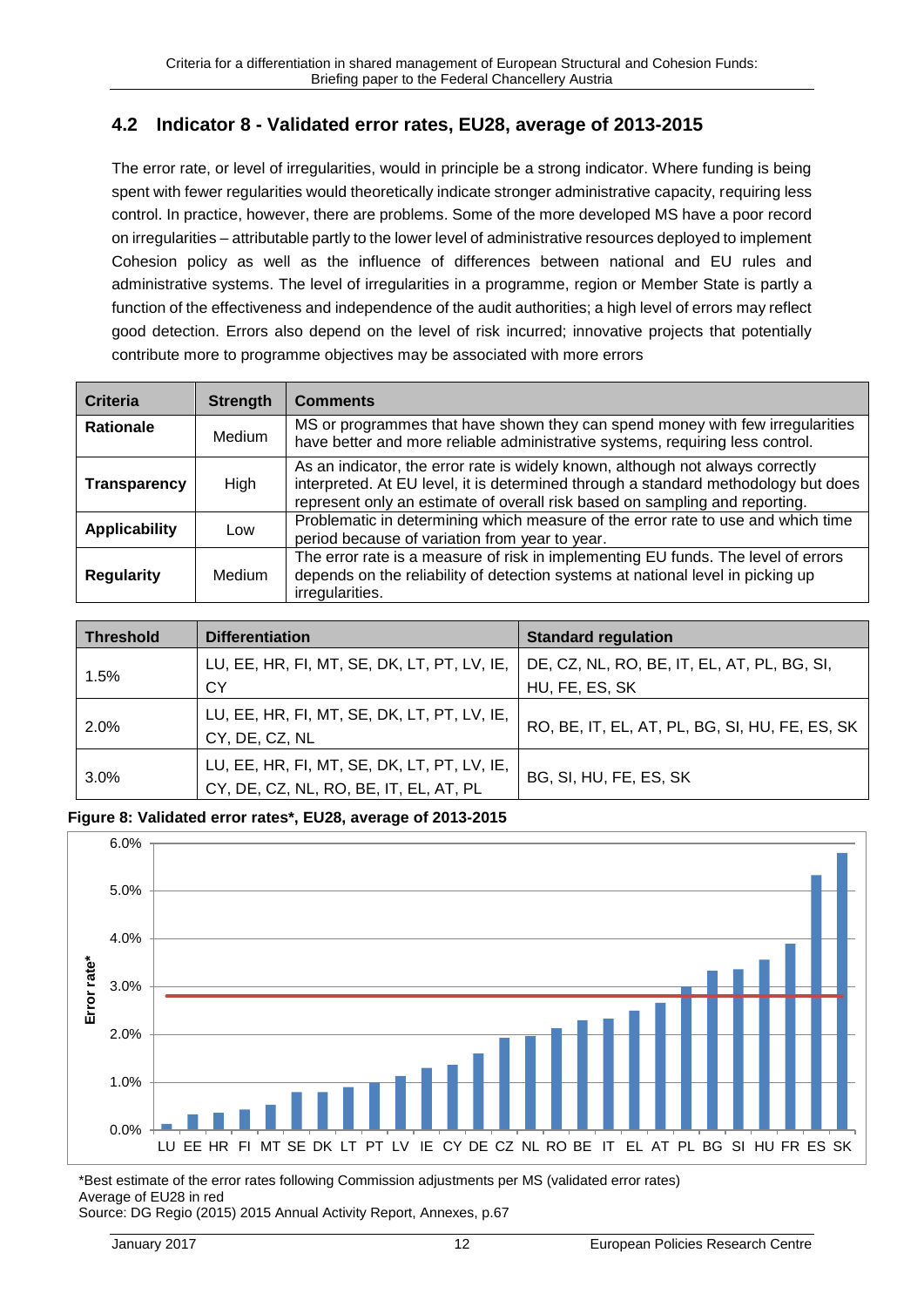## <span id="page-14-0"></span>**4.3 Indicator 9 - Outputs/results, 2007-2013 (OP target vs achievement data)**

This indicator is the most problematic of the performance measures. Although the Commission has made progress in defining core indicators and common methodologies for definition and measurement in the 2007-13 period, it was only in the programmes for 2014-20 that greater consistency was achieved. The ex post evaluation for 2007-13 states that there are 'several limitations' on the use of outcome data.

| Criteria             | <b>Strength</b> | <b>Comments</b>                                                                                                                                                                                                                                                                                                                                                                              |
|----------------------|-----------------|----------------------------------------------------------------------------------------------------------------------------------------------------------------------------------------------------------------------------------------------------------------------------------------------------------------------------------------------------------------------------------------------|
| <b>Rationale</b>     | High            | Member State or programmes that have shown that they can implement<br>programmes to achieve in line with targets have better and more reliable<br>administrative systems, requiring less control.                                                                                                                                                                                            |
| Transparency         | Low             | There is no single recognised valid measure (or set of measures) of the outputs or<br>results of EU funding across Member States (for the 2007-13 period).                                                                                                                                                                                                                                   |
| <b>Applicability</b> | Low             | The lack of recognised validity of outcome indicators would make application very<br>problematic, especially given the differences in quality of methods and data<br>across Member States. The setting of targets is highly subjective. Good<br>achievement may reflect undemanding targets and vice versa. The accuracy of<br>outputs and results achieved may also be difficult to verify. |
| <b>Regularity</b>    | Low             | Outcome / results data are a poor measure or risk. High-performing programmes<br>in terms of outcomes may have poor administrative systems for financial control.                                                                                                                                                                                                                            |

|  | <b>Threshold</b> | <b>Differentiation</b>              | <b>Standard regulation</b>                          |
|--|------------------|-------------------------------------|-----------------------------------------------------|
|  |                  | DK, FI, SE, IE, NL, LT, BE, MT, CZ, | HR, ES, CY, GR, PT, EE, RO, BG, PL, IT, SK, FR, AT, |
|  | 40%              | LU                                  | HU, LV, DE, SI                                      |
|  | 35%              | DK, FI, SE, IE, NL, LT, BE, MT, CZ, | HR, ES, CY, GR, PT, EE, RO, BG, PL, IT, SK, FR, AT, |
|  |                  | LU, SI, DE, LV                      | HU                                                  |

#### **Figure 9: Achievement rates\* for Cohesion policy Operational Programmes, 2007-2013**



\* Achievement rates comparing achievements against targets, based on DG Regio WP0 ex post evaluation data

\*\* Excluding European Territorial Cooperation Programme data

Average of EU27 in red. HR had a short programme period 2012-13.

Source: DG Regio (2015) Data collection and quality assessment - Final Report - Work Package 0 Ex post evaluation of Cohesion Policy programmes 2007-2013, for European Regional Development Fund (ERDF) and Cohesion Fund (CF)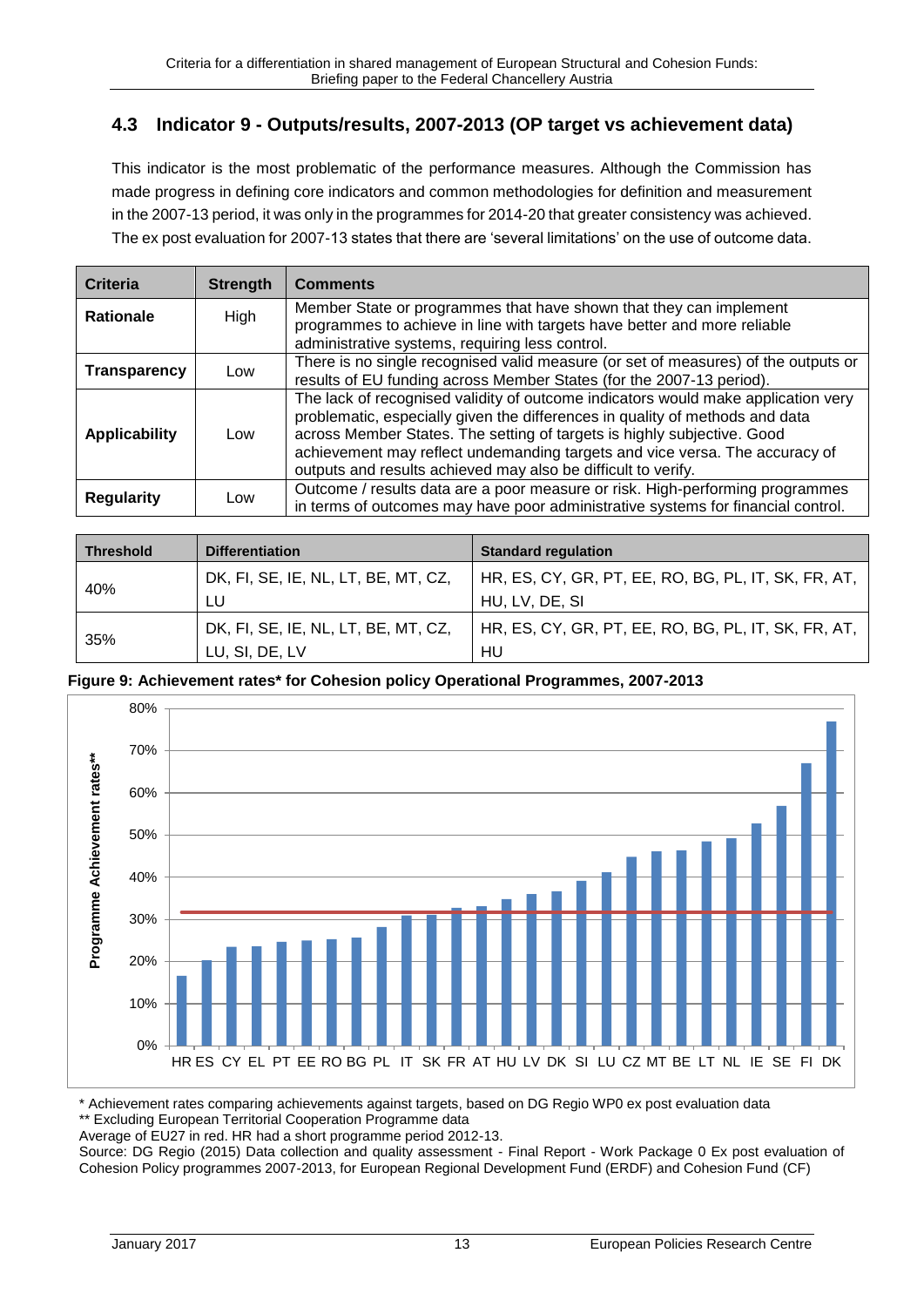# <span id="page-15-0"></span>**5. QUALITY OF GOVERNMENT**

## <span id="page-15-1"></span>**5.1 Indicator 10 - European Quality of Government Index (EQI\*) 2013**

Quality of government (QoG) has been increasingly recognised as key factor explaining the variable performance of Cohesion policy across the EU. In principle, it should have string validity for assessing scope for differentiation. However, the administrative capacity for Cohesion policy may differ from the wider QoG in a region or country due to the stronger supervisory and control regime for ESIF. There are, for example, administrative 'islands of excellence' for managing Cohesion policy in countries with low QoG scores (e.g. Central and Eastern Europe), where the capacity for ESIF is significantly better than the capacity for domestic policies. And vice versa in developed countries.

The 2013 EQI index was based on a survey of 85,000 individuals across 206 European regions. The index is built using an aggregation method, based on the 16 questions in the survey. These question cover three 'pillars'; quality; impartiality; and corruption.

| Criteria             | <b>Strength</b> | <b>Comments</b>                                                                                                                                                                                                                              |
|----------------------|-----------------|----------------------------------------------------------------------------------------------------------------------------------------------------------------------------------------------------------------------------------------------|
| <b>Rationale</b>     | High            | Administrative capacity – especially for major projects, public procurement, State<br>aids, financial management etc - is determined by QoG for which independent<br>measures exist e.g. Transparency International, World Bank, Gothenburg. |
| <b>Transparency</b>  | Medium          | There is no single, agreed measure for QoG, with each indicator comprising<br>different sub-indicators derived through varying combinations of quantitative and<br>qualitative assessment.                                                   |
| <b>Applicability</b> | Medium          | As a new indicator in Cohesion policy, its definition and application would be<br>contested, although there is some consistency across Member States. There is a<br>clear threshold.                                                         |
| <b>Regularity</b>    | Medium          | Overall scores for QoG do not necessarily reflect the quality of administrative<br>capacity for managing ESIF and thus risk.                                                                                                                 |

| <b>Threshold</b> | <b>Differentiation</b>                        | <b>Standard regulation</b>                                            |
|------------------|-----------------------------------------------|-----------------------------------------------------------------------|
| 0.5              | DK, FI, SE, NL, LU, AT, DE, BE, IE,<br>FR     | RO, BG, HR, GR, IT, LV, LT, HU, SK, PL, CZ, SI, PT,<br>EE, ES, MT, CY |
| 0.2              | DK, FI, SE, NL, LU, AT, DE, BE, IE,<br>FR. CY | RO, BG, HR, GR, IT, LV, LT, HU, SK, PL, CZ, SI, PT,<br>MT, ES, EE     |

#### **Figure 10: European Quality of Government Index (EQI) scores, 2013**



\* EQI final is the standardised final score from WGI adjusted score Average of EU27 in red

Source: Charron, Nicholas, Lewis Dijkstra and Victor Lapuente (2015) 'Mapping the Regional Divide in Europe: A Measure for Assessing Quality of Government in 206 European Regions'. Social Indicators Research. 122 (2): 315-346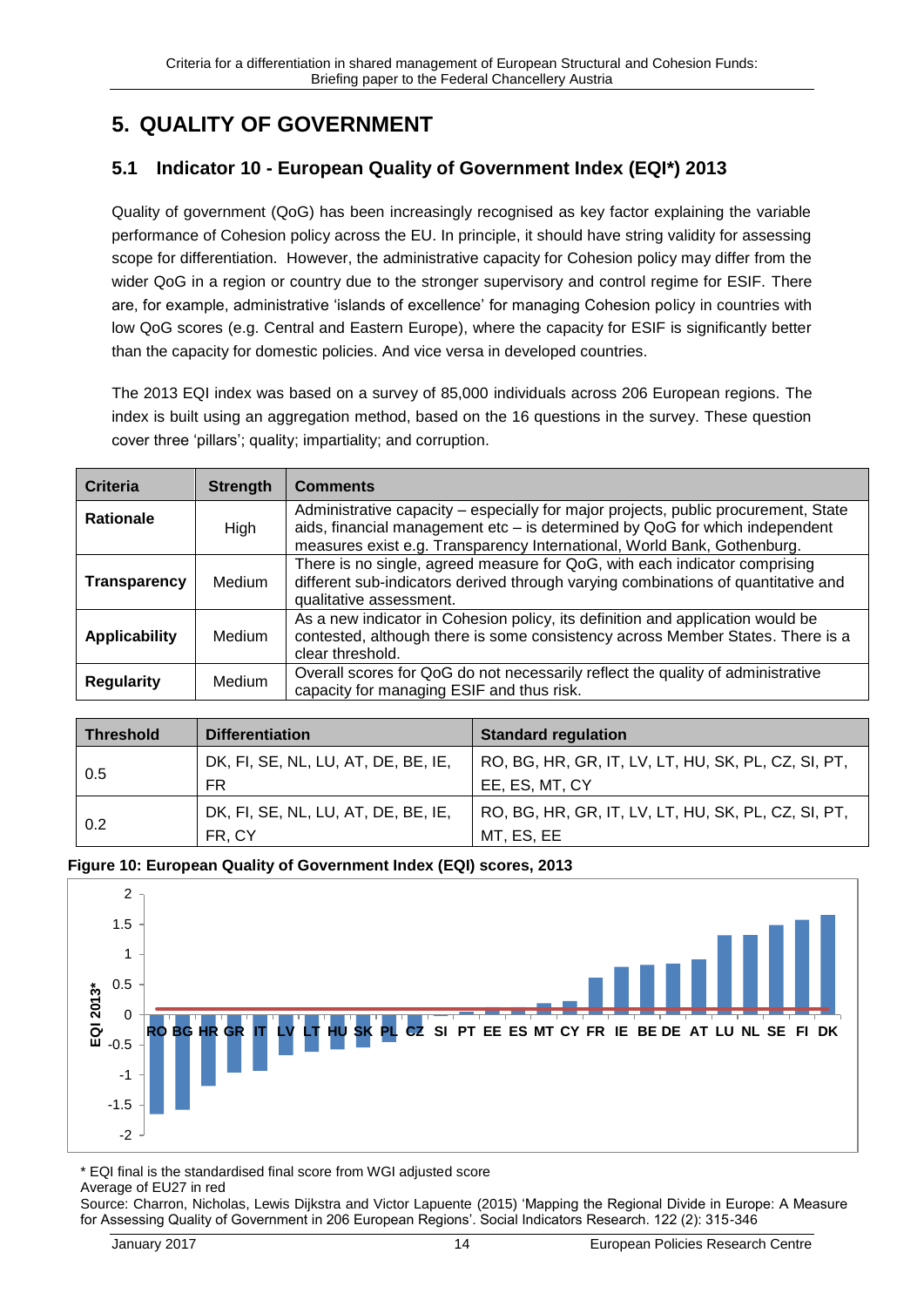### <span id="page-16-0"></span>**5.2 Indicator 11 - Worldwide Governance Indicators (WGI) 2015; Government Effectiveness**

The Worldwide Governance Indicators (WGI) 2015 cover six different indicators. 'Government Effectiveness' is the indicator examined here. It is an aggregate indicator which brings together a range of proxies including measures of quality of bureaucracy, satisfaction with infrastructure, and policy instability, among others.

| <b>Criteria</b>      | <b>Strength</b> | <b>Comments</b>                                                                                                                                                                                                                              |
|----------------------|-----------------|----------------------------------------------------------------------------------------------------------------------------------------------------------------------------------------------------------------------------------------------|
| <b>Rationale</b>     | High            | Administrative capacity – especially for major projects, public procurement, State<br>aids, financial management etc – is determined by QoG for which independent<br>measures exist e.g. Transparency International, World Bank, Gothenburg. |
| <b>Transparency</b>  | <b>Medium</b>   | There is no single, agreed measure for QoG, with each indicator comprising<br>different sub-indicators derived through varying combinations of quantitative and<br>qualitative assessment.                                                   |
| <b>Applicability</b> | <b>Medium</b>   | As a new indicator in Cohesion policy, its definition and application would be<br>contested, although there is some consistency across Member States                                                                                         |
| <b>Regularity</b>    | Medium          | Overall scores for QoG do not necessarily reflect the quality of administrative<br>capacity for managing ESIF and thus risk.                                                                                                                 |

| <b>Threshold</b> | <b>Differentiation</b>                            | <b>Standard regulation</b>                                                        |
|------------------|---------------------------------------------------|-----------------------------------------------------------------------------------|
| 1.5              | IE, LU, DE, SE, FI, NL, DK                        | RO, BG, GR, IT, HU, HR, PL, SK, MT, SI, CY, CZ, EE,<br>LV, ES, LT, PT, BE, FR, AT |
| 1.4              | BE, FR, AT, IE, LU, DE, SE, FI, NL,<br>DK         | RO, BG, GR, IT, HU, HR, PL, SK, MT, SI, CY, CZ, EE,<br>LV, ES, LT, PT             |
| 1.2              | LT, PT, BE, FR, AT, IE, LU, DE, SE,<br>FI, NL, DK | RO, BG, GR, IT, HU, HR, PL, SK, MT, SI, CY, CZ, EE,<br>LV, ES                     |

**Figure 11: Worldwide Governance Indicators (WGI) 2015, for the EU28**



Average of EU27 in red

Source: Charron, Nicholas, Lewis Dijkstra and Victor Lapuente. 2015. 'Mapping the Regional Divide in Europe: A Measure for Assessing Quality of Government in 206 European Regions'. Social Indicators Research. vol 122 (2): 315-346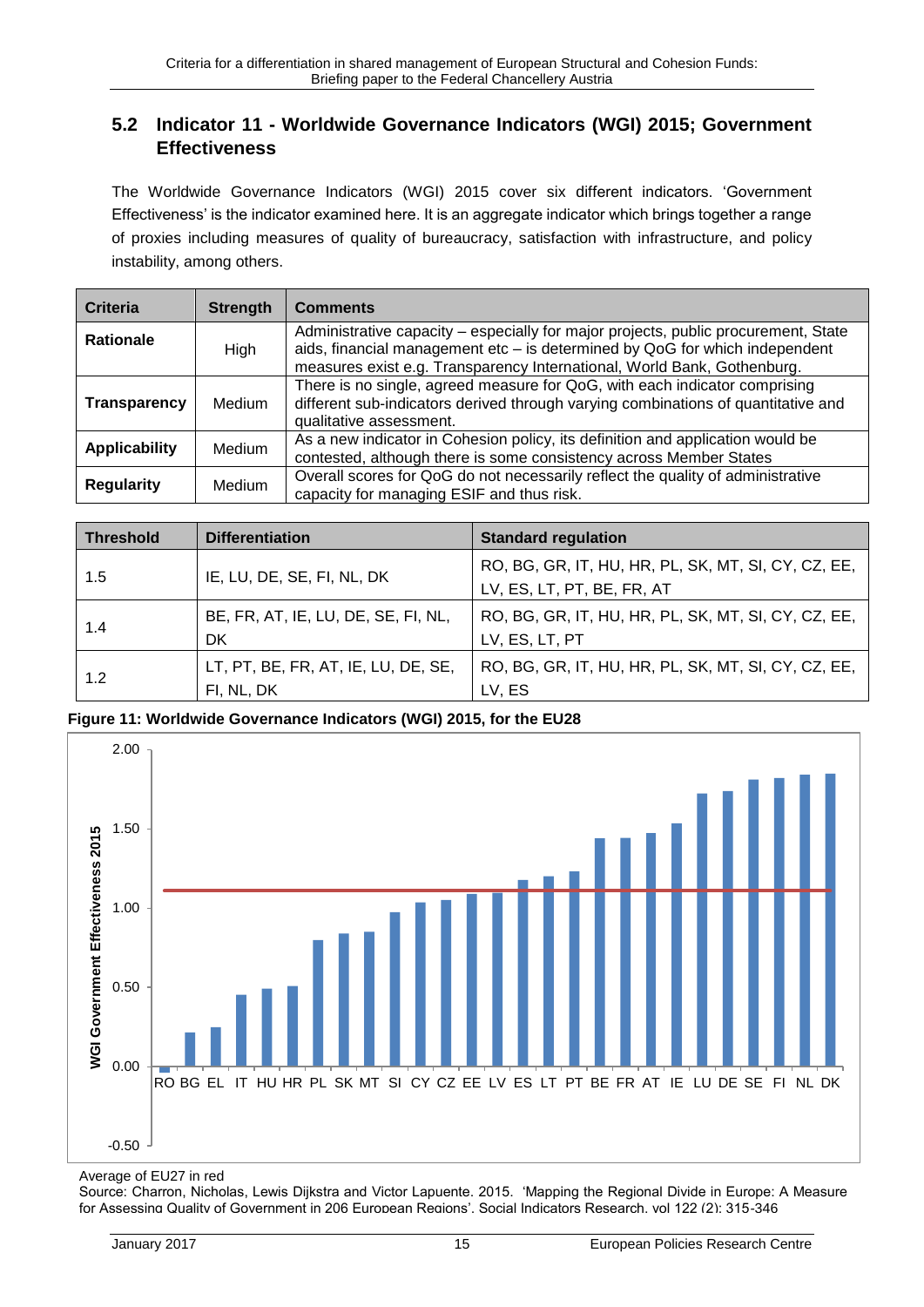## <span id="page-17-0"></span>**5.3 Indicator 12 - Corruption Perception Index (CPI) 2015**

The Corruption Perceptions Index aggregates data from a number of different sources that provide perceptions of business people and country experts of the level of corruption in the public sector. Given the importance of the quality of public procurement, project selection and financial management free from politicisation or fraud, this is an important factor influencing administrative capacity for ESIF.

| Criteria             | <b>Strength</b> | <b>Comments</b>                                                                                                                                                                                                                              |
|----------------------|-----------------|----------------------------------------------------------------------------------------------------------------------------------------------------------------------------------------------------------------------------------------------|
| <b>Rationale</b>     | High            | Administrative capacity - especially for major projects, public procurement, State<br>aids, financial management etc - is determined by QoG for which independent<br>measures exist e.g. Transparency International, World Bank, Gothenburg. |
| <b>Transparency</b>  | Medium          | There is no single, agreed measure for QoG, with each indicator comprising<br>different sub-indicators derived through varying combinations of quantitative and<br>qualitative assessment.                                                   |
| <b>Applicability</b> | <b>Medium</b>   | As a new indicator in Cohesion policy, its definition and application would be<br>contested, although there is some consistency across Member States                                                                                         |
| <b>Regularity</b>    | <b>Medium</b>   | Overall scores for QoG do not necessarily reflect the quality of administrative<br>capacity for managing ESIF and thus risk.                                                                                                                 |

| <b>Threshold</b>        | <b>Differentiation</b>                        | <b>Standard regulation</b>                                                |
|-------------------------|-----------------------------------------------|---------------------------------------------------------------------------|
| -75                     | IE, AT, BE, LU, DE, NL, SE, FI, DK            | BG, IT, RO, GR, HU, HR, SK, LV, MT, CZ, ES, SI, LT,<br>CY, PL, PT, EE, FR |
| 70                      | EE, FR, IE, AT, BE, LU, DE, NL, SE,<br>FI, DK | BG, IT, RO, GR, HU, HR, SK, LV, MT, CZ, ES, SI, LT,<br>CY, PL, PT         |
| 65.36 (EU28<br>average) | EE, FR, IE, AT, BE, LU, DE, NL, SE,<br>FI, DK | BG, IT, RO, GR, HU, HR, SK, LV, MT, CZ, ES, SI, LT,<br>CY, PL, PT         |

**Figure 12: Corruption Perception Index (CPI) scores 2015, for the EU28**



Average of EU27 in red

Source: Transparency International (2016) Corruption Perceptions Index 2015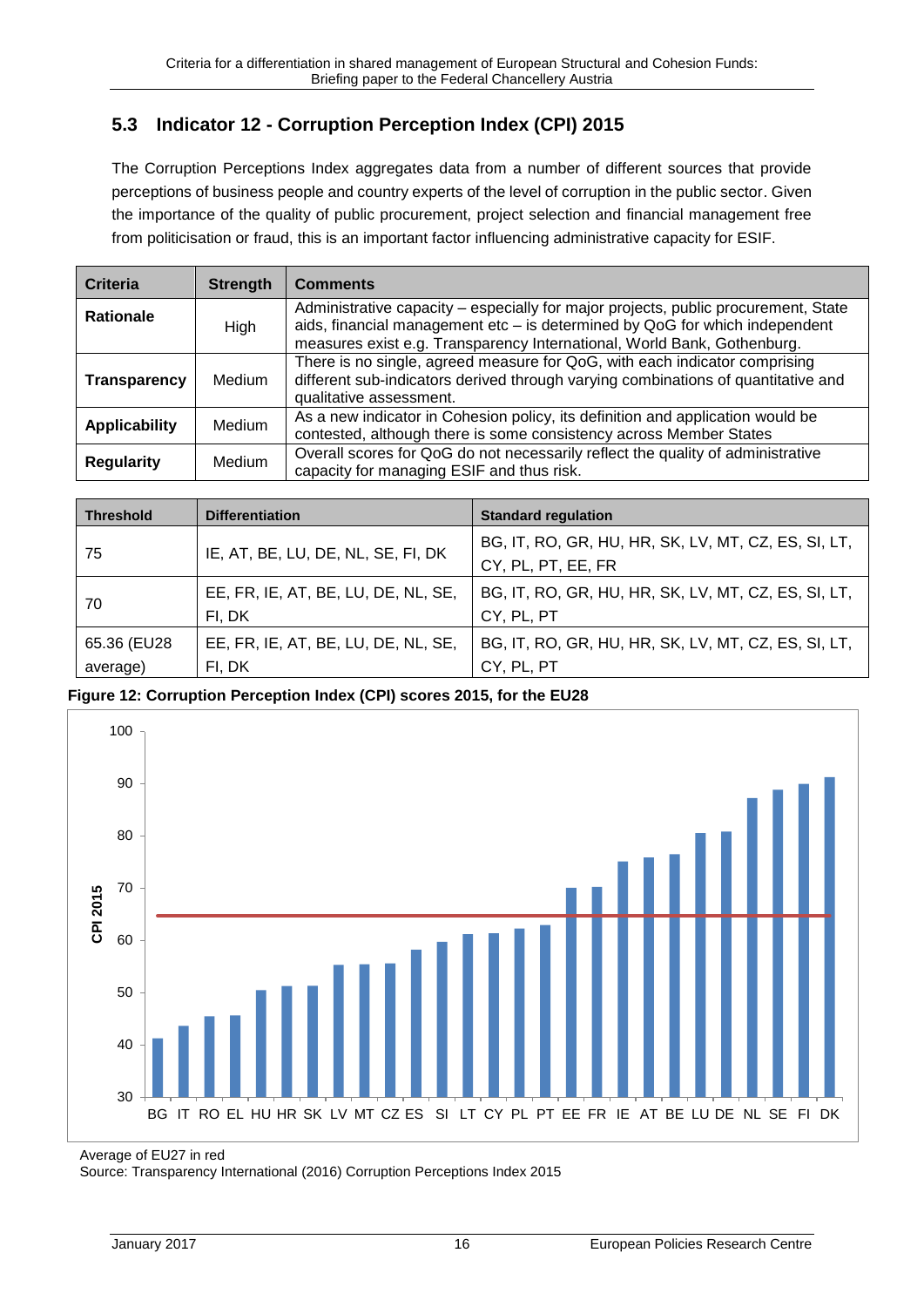## <span id="page-18-0"></span>**5.4 Comparison of QoG indicator rankings by Member State**

As noted above, there is a high degree of consistency between the three measures of QoG (see [Table](#page-18-1)  [1\)](#page-18-1). This applies in particular to the groups of Member States ranked as having high QoG and those at the other end of the scale ranked as low. The main differences are in the middle group (notably PL, LV, MT, LT and CY) where the variation in rank position is significant. However, the QoG measures individually could enable a threshold to be applied for ten Member States without contestation.

| <b>Member</b><br><b>State</b> | <b>Quality of</b><br><b>Government</b><br>(QoG) - EQI 2013 | <b>Quality of</b><br><b>Quality of</b><br>Governance-<br><b>Governance</b><br><b>Corruption</b><br>- WGI 2015<br><b>Perception Index</b><br>(CPI) 2015 |                         | Average<br>rank value | <b>Maximum</b><br>rank<br>difference* |
|-------------------------------|------------------------------------------------------------|--------------------------------------------------------------------------------------------------------------------------------------------------------|-------------------------|-----------------------|---------------------------------------|
| <b>DK</b>                     | 1                                                          | $\overline{1}$                                                                                                                                         | $\mathbf{1}$            | 1.0                   | $\pmb{0}$                             |
| FI                            | $\overline{2}$                                             | 3                                                                                                                                                      | $\overline{2}$          | 2.3                   | $\overline{1}$                        |
| <b>SE</b>                     | 3                                                          | $\overline{\mathbf{4}}$                                                                                                                                | 3                       | 3.3                   | $\overline{1}$                        |
| <b>NL</b>                     | $\overline{\mathbf{4}}$                                    | $\overline{a}$                                                                                                                                         | $\overline{\mathbf{4}}$ | 3.3                   | $\overline{2}$                        |
| LU                            | $\overline{5}$                                             | $6\phantom{a}$                                                                                                                                         | 6                       | 5.7                   | $\overline{1}$                        |
| DE                            | $\overline{7}$                                             | $\overline{5}$                                                                                                                                         | 5                       | 5.7                   | $\overline{a}$                        |
| AT                            | $6\phantom{1}$                                             | $\overline{8}$                                                                                                                                         | $\overline{8}$          | 7.3                   | $\overline{2}$                        |
| <b>BE</b>                     | $\bf 8$                                                    | 10                                                                                                                                                     | $\overline{7}$          | 8.3                   | 3                                     |
| ΙE                            | $\overline{9}$                                             | $\overline{7}$                                                                                                                                         | $\overline{9}$          | 8.3                   | $\overline{2}$                        |
| <b>FR</b>                     | 10                                                         | $\overline{9}$                                                                                                                                         | 10                      | 9.7                   | $\overline{1}$                        |
| PT                            | 15                                                         | 11                                                                                                                                                     | 12                      | 12.7                  | $\overline{4}$                        |
| EE                            | 14                                                         | 15                                                                                                                                                     | 11                      | 13.3                  | $\overline{4}$                        |
| <b>CY</b>                     | 11                                                         | 17                                                                                                                                                     | 14                      | 14.0                  | 6                                     |
| <b>ES</b>                     | 13                                                         | 13                                                                                                                                                     | 17                      | 14.3                  | $\overline{4}$                        |
| LT                            | 21                                                         | 12                                                                                                                                                     | 15                      | 16.0                  | $\boldsymbol{9}$                      |
| MT                            | 12                                                         | 19                                                                                                                                                     | 19                      | 16.7                  | $\overline{7}$                        |
| SI                            | 16                                                         | 18                                                                                                                                                     | 16                      | 16.7                  | $\overline{a}$                        |
| CZ                            | 17                                                         | 16                                                                                                                                                     | 18                      | 17.0                  | $\overline{2}$                        |
| PL                            | 18                                                         | 21                                                                                                                                                     | 13                      | 17.3                  | $\bf{8}$                              |
| LV                            | 22                                                         | 14                                                                                                                                                     | 20                      | 18.7                  | $\bf 8$                               |
| <b>SK</b>                     | 19                                                         | 20                                                                                                                                                     | 21                      | 20.0                  | $\overline{2}$                        |
| HU                            | 20                                                         | 23                                                                                                                                                     | 23                      | 22.0                  | 3                                     |
| <b>HR</b>                     | 25                                                         | 22                                                                                                                                                     | 22                      | 23.0                  | 3                                     |
| IT                            | 23                                                         | 24                                                                                                                                                     | 26                      | 24.3                  | 3                                     |
| EL                            | 24                                                         | 25                                                                                                                                                     | 24                      | 24.3                  | $\overline{1}$                        |
| <b>BG</b>                     | 26                                                         | 26                                                                                                                                                     | 27                      | 26.3                  | $\overline{1}$                        |
| <b>RO</b>                     | 27                                                         | 27                                                                                                                                                     | 25                      | 26.3                  | $\overline{2}$                        |

<span id="page-18-1"></span>

|  | Table 1: Member State rankings by Quality of Governance indicators, and mean rank values |  |
|--|------------------------------------------------------------------------------------------|--|
|  |                                                                                          |  |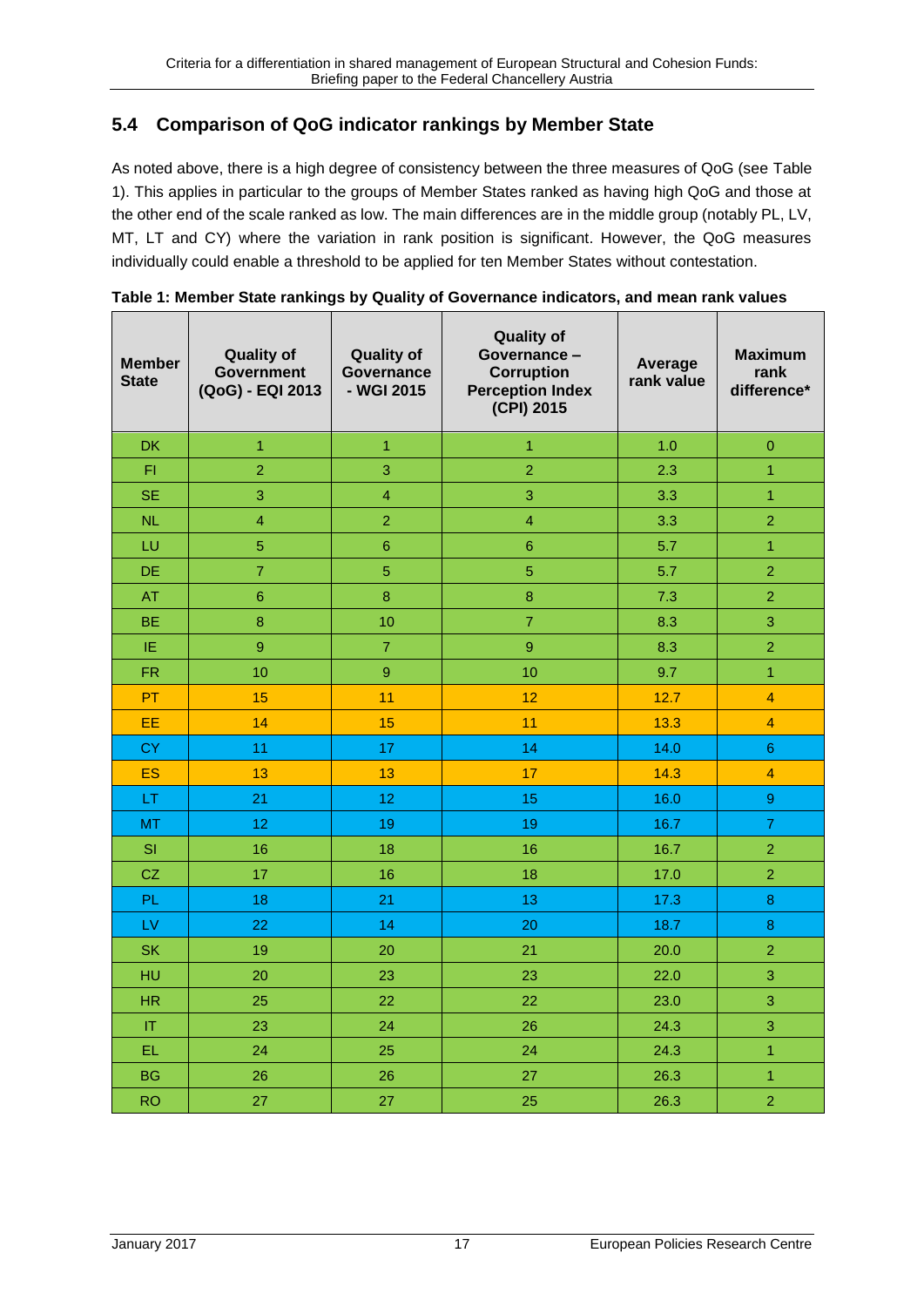## <span id="page-19-0"></span>**6. COMPARISON OF MEMBER STATE RANKINGS**

To provide a summary picture, [Table 2](#page-19-1) draws together the rank order of Member States according to the different indicators, explained further in [Table 3](#page-20-0) (and [Figure 13\)](#page-20-1) which provides a starting point for assessing the value of having single or composite scores. It also shows clearly the degree to which indivdual performance values are out of line with other indicators.

|              | <b>Scale of funding</b>        |                                               |                            | Funding as proportion of<br>investment / GDP                                |                                                                                    | Performance                                    |                                       | <b>Quality of Government</b>                             |                                    |                                                 |                                  |                                                                                          |                          |
|--------------|--------------------------------|-----------------------------------------------|----------------------------|-----------------------------------------------------------------------------|------------------------------------------------------------------------------------|------------------------------------------------|---------------------------------------|----------------------------------------------------------|------------------------------------|-------------------------------------------------|----------------------------------|------------------------------------------------------------------------------------------|--------------------------|
| Member State | Scale of EU funding, 2014-2020 | Scale of EU funding per capita, 2014-<br>2020 | National co-financing rate | using Gross Fixed Capital Formation<br>EU funding as % of public investment | EU funding as % of public investment<br>- using COFOG "General public<br>services" | EU funding as percentage of GDP,<br>2007-2013* | Cohesion policy funds absorption rate | ৳<br>average<br>- error rate,<br>2013-2015<br>Regularity | Outputs/results - achievement rate | <b>G</b><br>Quality of Government (QoG)<br>2013 | Quality of Governance - WGI 2015 | ality of Governance - Corruption<br>Perception Index (CPI) 2015<br>Quality of Governance | Mean rank value          |
| DK           | $\overline{c}$                 | 3                                             | 9                          | $\boldsymbol{2}$                                                            | $\overline{c}$                                                                     | 1                                              | 20                                    | 6                                                        | 1                                  | 1                                               | 1                                | 1                                                                                        | 4                        |
| LU           | $\mathbf{1}$                   | $\overline{c}$                                | 4                          | $\mathbf{1}$                                                                | 1                                                                                  | 2                                              | 12                                    | 1                                                        | 10                                 | 5                                               | 6                                | $\,6$                                                                                    | 4                        |
| <b>NL</b>    | 6                              | 1                                             | $\overline{c}$             | $\,$ 3 $\,$                                                                 | $\ensuremath{\mathsf{3}}$                                                          | 3                                              | 14                                    | 15                                                       | 5                                  | 4                                               | $\overline{c}$                   | $\overline{\mathbf{4}}$                                                                  | 5                        |
| F1           | 8                              | 10                                            | 5                          | $\bf8$                                                                      | 9                                                                                  | 9                                              | $\overline{\mathbf{4}}$               | 3                                                        | $\overline{c}$                     | $\overline{c}$                                  | 3                                | $\overline{c}$                                                                           | 5                        |
| <b>SE</b>    | 9                              | 6                                             | 6                          | 4                                                                           | $\sqrt{5}$                                                                         | $\overline{7}$                                 | 10                                    | 6                                                        | 3                                  | 3                                               | $\overline{4}$                   | 3                                                                                        | 6                        |
| IE           | $\overline{7}$                 | $\overline{7}$                                | 8                          | 5                                                                           | $\overline{\mathbf{7}}$                                                            | 5                                              | 6                                     | 11                                                       | 4                                  | 9                                               | $\overline{7}$                   | $\boldsymbol{9}$                                                                         | $\overline{\mathcal{I}}$ |
| AT           | 5                              | $\overline{\mathbf{4}}$                       | 1                          | 6                                                                           | $\overline{\mathbf{4}}$                                                            | 4                                              | 8                                     | 20                                                       | 15                                 | 6                                               | 8                                | 8                                                                                        | $\overline{7}$           |
| BE           | 10                             | 5                                             | 3                          | 9                                                                           | $\,6$                                                                              | 6                                              | 9                                     | 17                                                       | $\overline{7}$                     | 8                                               | 10                               | $\boldsymbol{7}$                                                                         | 8                        |
| DE           | 20                             | 9                                             | 10                         | 11                                                                          | 10                                                                                 | 10                                             | 5                                     | 13                                                       | 12                                 | 7                                               | 5                                | 5                                                                                        | 10                       |
| <b>FR</b>    | 18                             | 8                                             | $\overline{7}$             | $\overline{7}$                                                              | 8                                                                                  | 8                                              | 18                                    | 25                                                       | 16                                 | 10                                              | 9                                | 10                                                                                       | 12                       |
| <b>CY</b>    | $\ensuremath{\mathsf{3}}$      | 13                                            | 26                         | 14                                                                          | 13                                                                                 | 13                                             | 17                                    | 12                                                       | 25                                 | 11                                              | 17                               | 14                                                                                       | 15                       |
| PT           | 21                             | 21                                            | 16                         | 18                                                                          | 16                                                                                 | 16                                             | 3                                     | 9                                                        | 23                                 | 15                                              | 11                               | 12                                                                                       | 15                       |
| MT           | $\overline{\mathbf{4}}$        | 18                                            | 20                         | 24                                                                          | 17                                                                                 | 18                                             | 23                                    | 5                                                        | 8                                  | 12                                              | 19                               | 19                                                                                       | 16                       |
| EE           | 12                             | 27                                            | 13                         | 19                                                                          | 27                                                                                 | 24                                             | 1                                     | $\overline{c}$                                           | 22                                 | 14                                              | 15                               | 11                                                                                       | 16                       |
| SI           | 11                             | 17                                            | 18                         | 16                                                                          | 18                                                                                 | 17                                             | 16                                    | 23                                                       | 11                                 | 16                                              | 18                               | 16                                                                                       | 16                       |
| ES           | 25                             | 12                                            | 12                         | 13                                                                          | 14                                                                                 | 14                                             | 15                                    | 26                                                       | 26                                 | 13                                              | 13                               | 17                                                                                       | 17                       |
| LT           | 14                             | 25                                            | 23                         | 25                                                                          | 25                                                                                 | 25                                             | $\overline{c}$                        | 8                                                        | 6                                  | 21                                              | 12                               | 15                                                                                       | 17                       |
| $\sf IT$     | 26                             | 11                                            | 11                         | 12                                                                          | 11                                                                                 | 11                                             | 24                                    | 17                                                       | 18                                 | 23                                              | 24                               | 26                                                                                       | 18                       |
| CZ           | 23                             | 22                                            | 14                         | 20                                                                          | 23                                                                                 | 21                                             | 22                                    | 14                                                       | 9                                  | 17                                              | 16                               | 18                                                                                       | 18                       |
| <b>EL</b>    | 19                             | 16                                            | 17                         | 15                                                                          | 15                                                                                 | 15                                             | $\overline{7}$                        | 19                                                       | 24                                 | 24                                              | 25                               | 24                                                                                       | 18                       |
| <b>HR</b>    | 16                             | 19                                            | 25                         | 10                                                                          | 12                                                                                 | 12                                             | 27                                    | 3                                                        | 27                                 | 25                                              | 22                               | 22                                                                                       | 18                       |
| LV           | 13                             | 24                                            | 24                         | 23                                                                          | 26                                                                                 | 26                                             | 13                                    | 10                                                       | 13                                 | 22                                              | 14                               | 20                                                                                       | 19                       |
| PL.          | 27                             | 20                                            | 22                         | 21                                                                          | 22                                                                                 | 23                                             | 11                                    | 21                                                       | 19                                 | 18                                              | 21                               | 13                                                                                       | 20                       |
| SK           | 17                             | 26                                            | 15                         | 26                                                                          | 21                                                                                 | 22                                             | 21                                    | 27                                                       | 17                                 | 19                                              | 20                               | 21                                                                                       | 21                       |
| <b>RO</b>    | 24                             | 15                                            | 19                         | 17                                                                          | 20                                                                                 | 19                                             | 26                                    | 16                                                       | 21                                 | 27                                              | 27                               | 25                                                                                       | 21                       |
| HU           | 22                             | 23                                            | 21                         | 27                                                                          | 19                                                                                 | 27                                             | 19                                    | 24                                                       | 14                                 | 20                                              | 23                               | 23                                                                                       | 22                       |
| BG           | 15                             | 14                                            | 27                         | 22                                                                          | 24                                                                                 | 20                                             | 25                                    | 22                                                       | 20                                 | 26                                              | 26                               | 27                                                                                       | 22                       |

#### <span id="page-19-1"></span>**Table 2: Member State rankings by indicator, and mean rank values**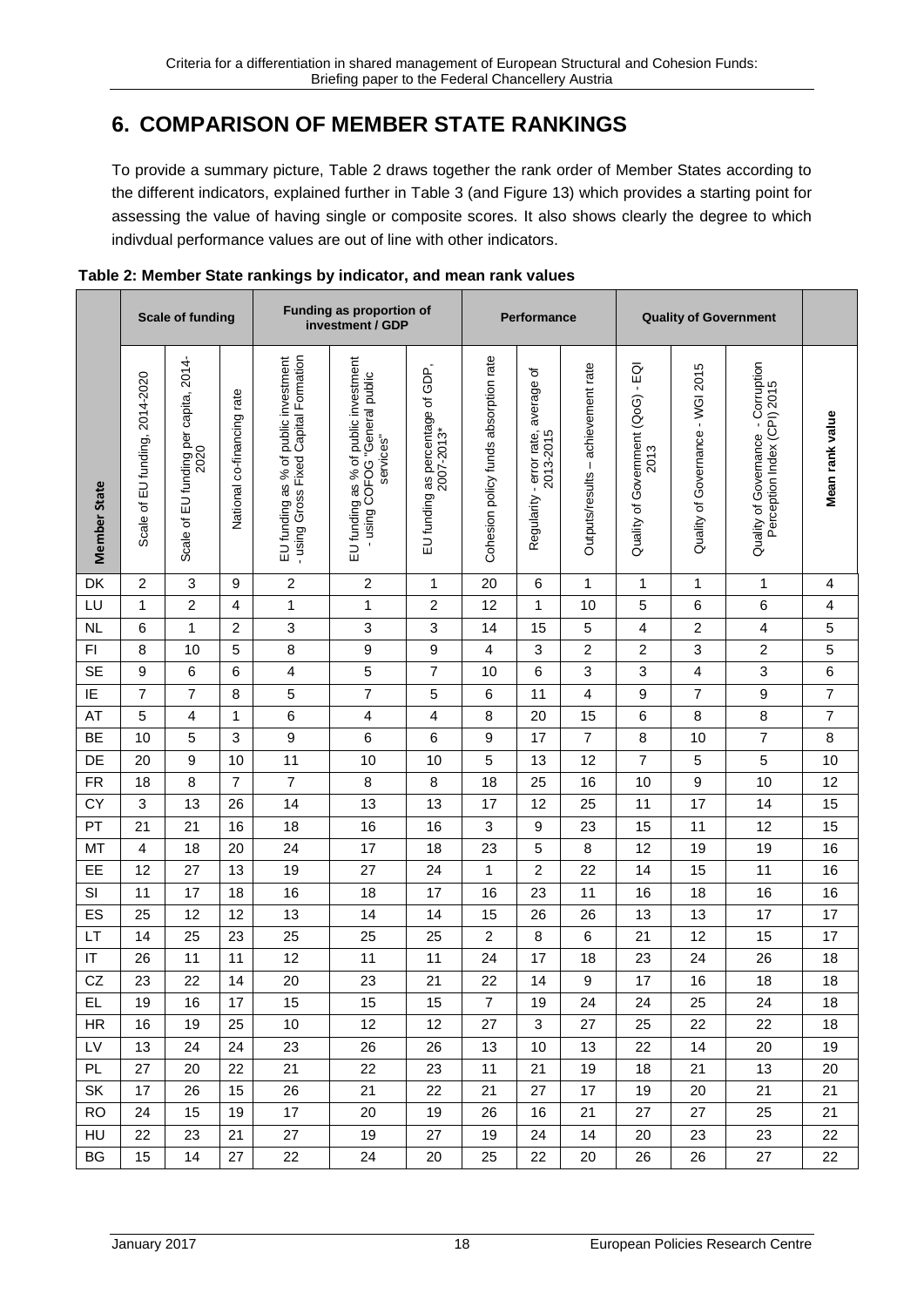#### <span id="page-20-0"></span>**Table 3: Approach to ranking**

| <b>Indicator</b>                                                                       | <b>Ranking logic</b>                    |
|----------------------------------------------------------------------------------------|-----------------------------------------|
| Scale of EU funding, 2014-2020                                                         | Less funding $=$ lower rank             |
| Scale of EU funding, 2007-2013                                                         | Less funding $=$ lower rank             |
| Scale of EU funding per capita, 2014-2020                                              | Less funding $=$ lower rank             |
| Scale of EU funding per capita, 2007-2013                                              | Less funding $=$ lower rank             |
| National co-financing rate                                                             | Higher co-financing rate $=$ lower rank |
| EU funding as % of public investment - using<br><b>Gross Fixed Capital Formation</b>   | Lower $\%$ = lower rank                 |
| EU funding as % of public investment - using<br><b>COFOG</b> "General public services" | Lower $\%$ = lower rank                 |
| Cohesion policy funds absorption rate                                                  | Higher absorption rate $=$ lower rank   |
| Regularity - error rate, average of 2013-2015                                          | Lower error rate $=$ lower rank         |
| Outputs/results - achievement rate                                                     | Higher achievement rate $=$ lower rank  |
| Quality of Government (QoG) - EQI 2013                                                 | Higher score $=$ lower rank             |
| Quality of Governance - WGI 2015                                                       | Higher score $=$ lower rank             |
| Quality of Governance - Corruption Perception<br>Index (CPI) 2015*                     | Higher score = lower rank               |

#### <span id="page-20-1"></span>**Figure 13: Member States, mean rank value across all indicators**

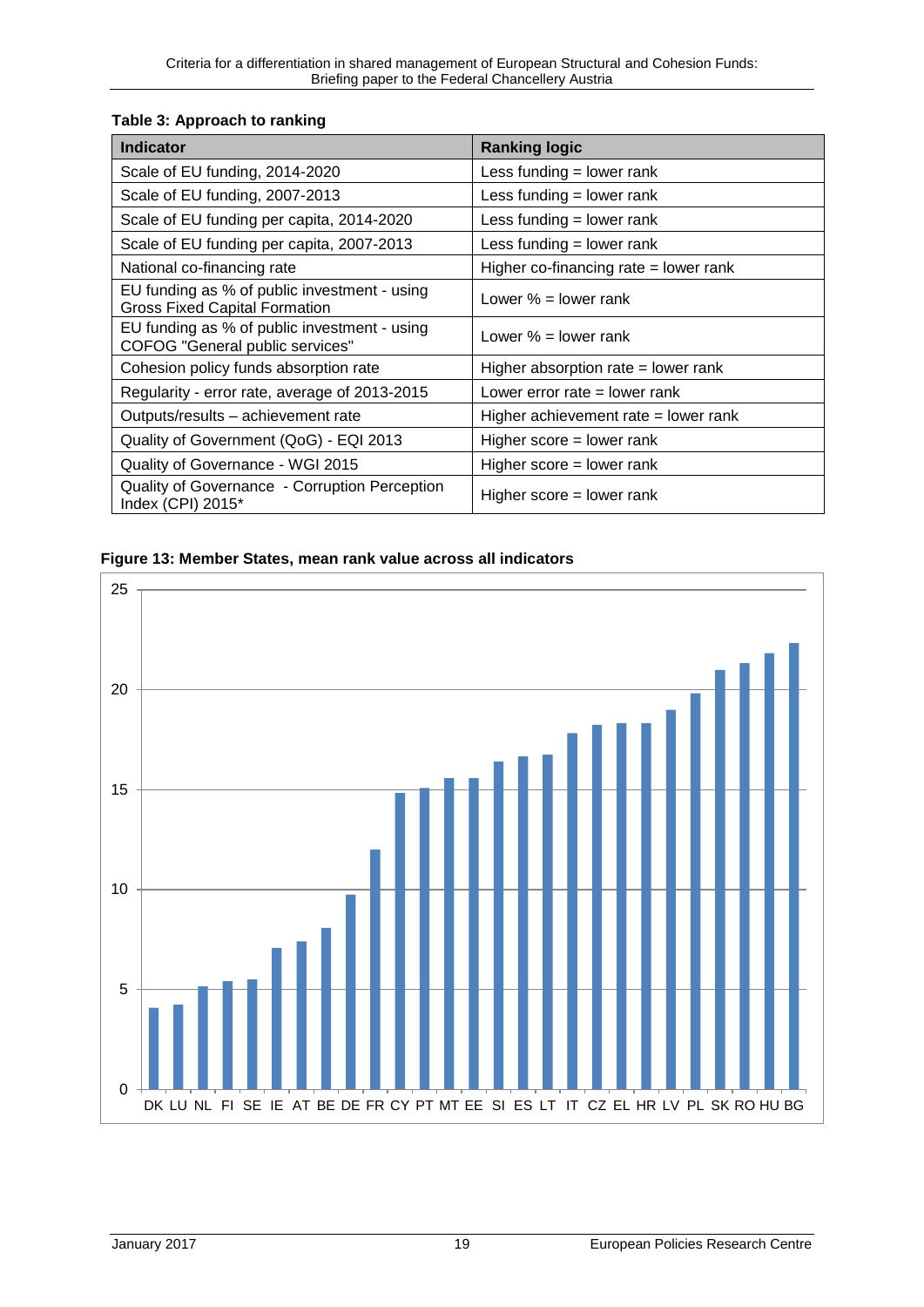## <span id="page-21-0"></span>**7. FUNDING ALLOCATIONS AND ADMINISTRATIVE CAPACITY**

One of the major concerns of the Commission is that any differentiated approach will provide some guarantees with respect to regularity in Cohesion policy spending and the Commission's responsibility for the budget. As such, it is worth noting that there is a relationship between two of the key indicators for differentiation on the basis of funding and quality of government (see [Figure 14](#page-21-1) and [Figure 15\)](#page-21-2). Although QoG is not a direct measure of administrative capacity for Cohesion policy, it is nevertheless important as an indication of the scope for a Member State to ensure sound financial management.



<span id="page-21-1"></span>

<span id="page-21-2"></span>

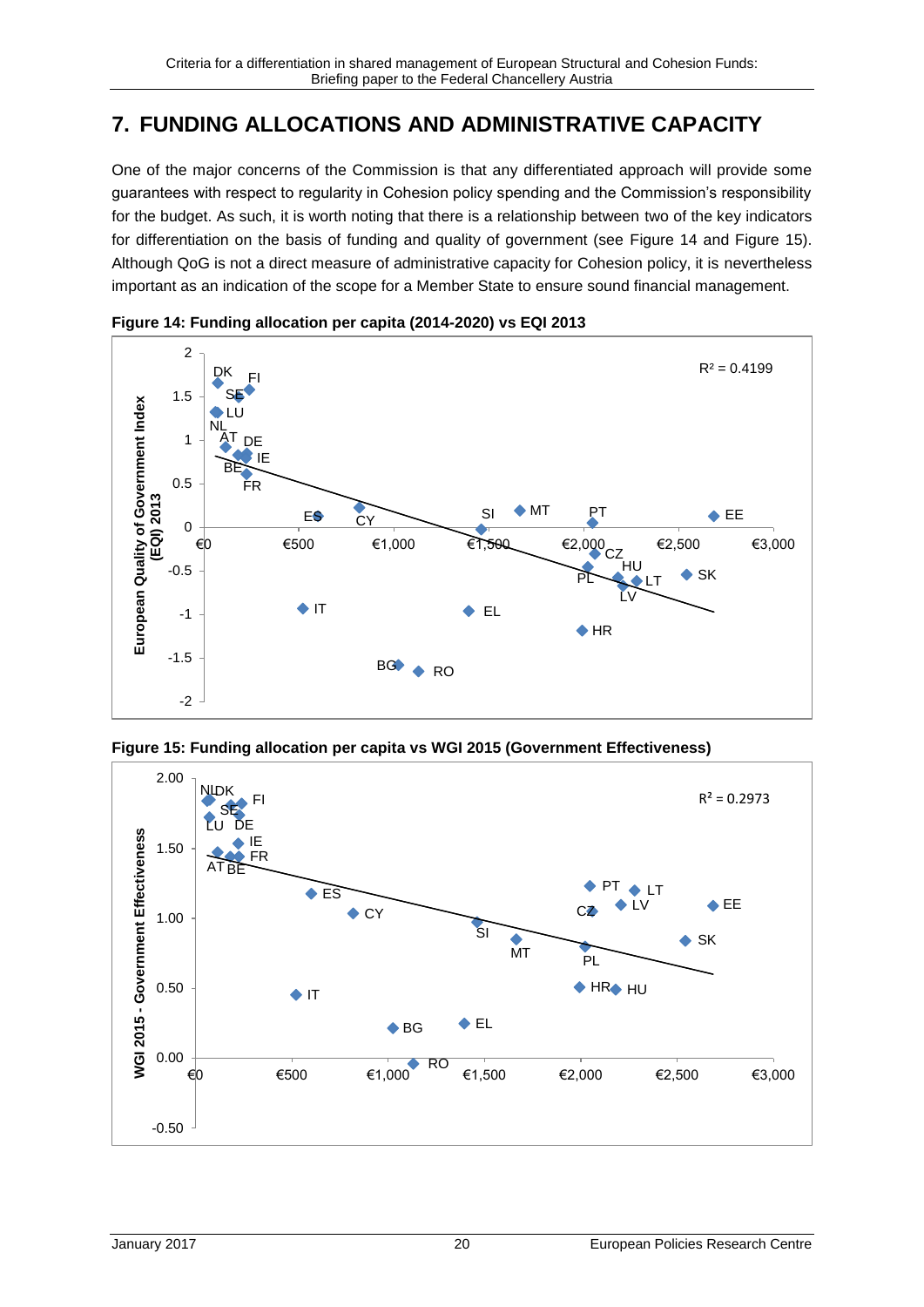# <span id="page-22-0"></span>**8. CONCLUSIONS**

Those Member States for which differentiation is arguably most important are the ten countries shown in [Table 4](#page-22-1) – Luxembourg, Denmark, Netherlands, Sweden, Finland, Ireland, Austria, Belgium, Germany and France. The table indicates that there are several indicators which could provide a basis for achieving an outcome that justified differentiation. Three of these relate to the scale of funding, one to funding relative to investment and two to quality of government.

The use of quality of government is potentially important given that it addresses one of the concerns about regularity noted in the preceding section, suggesting that these countries not only have a small amount of funding in absolute, per capita or investment terms but they also have the QoG to ensure good management and financial control.

|                               | <b>Scale of funding</b>                                    |                                          | <b>Funding relative to</b><br>investment                                                 | <b>Quality of Government</b>                               |                                               |  |
|-------------------------------|------------------------------------------------------------|------------------------------------------|------------------------------------------------------------------------------------------|------------------------------------------------------------|-----------------------------------------------|--|
| <b>Member</b><br><b>State</b> | <b>Scale of EU</b><br>funding per<br>capita, 2014-<br>2020 | <b>National co-</b><br>financing<br>rate | EU funding as % of<br>public investment -<br>using COFOG<br>"General public<br>services" | <b>Quality of</b><br><b>Government</b><br>(QoG) - EQI 2013 | <b>Quality of</b><br>Governance<br>- WGI 2015 |  |
| LU                            | 2                                                          | 4                                        |                                                                                          | 5                                                          | 6                                             |  |
| <b>DK</b>                     | 3                                                          | 9                                        | $\overline{2}$                                                                           |                                                            |                                               |  |
| <b>NL</b>                     |                                                            | 2                                        | 3                                                                                        | 4                                                          | 2                                             |  |
| <b>SE</b>                     | 6                                                          | 6                                        | 5                                                                                        | 3                                                          |                                               |  |
| F1                            | 10                                                         | 5                                        | 9                                                                                        | 2                                                          | 3                                             |  |
| ΙE                            | 7                                                          | 8                                        | 7                                                                                        | 9                                                          |                                               |  |
| <b>AT</b>                     | 4                                                          |                                          | 4                                                                                        | 6                                                          | 8                                             |  |
| <b>BE</b>                     | 5                                                          | 3                                        | 6                                                                                        | 8                                                          | 10                                            |  |
| <b>DE</b>                     | 9                                                          | 10                                       | 10                                                                                       | 7                                                          | 5                                             |  |
| <b>FR</b>                     | 8                                                          |                                          | 8                                                                                        | 10                                                         | 9                                             |  |

<span id="page-22-1"></span>**Table 4: Ranking of selected Member States for key indicators**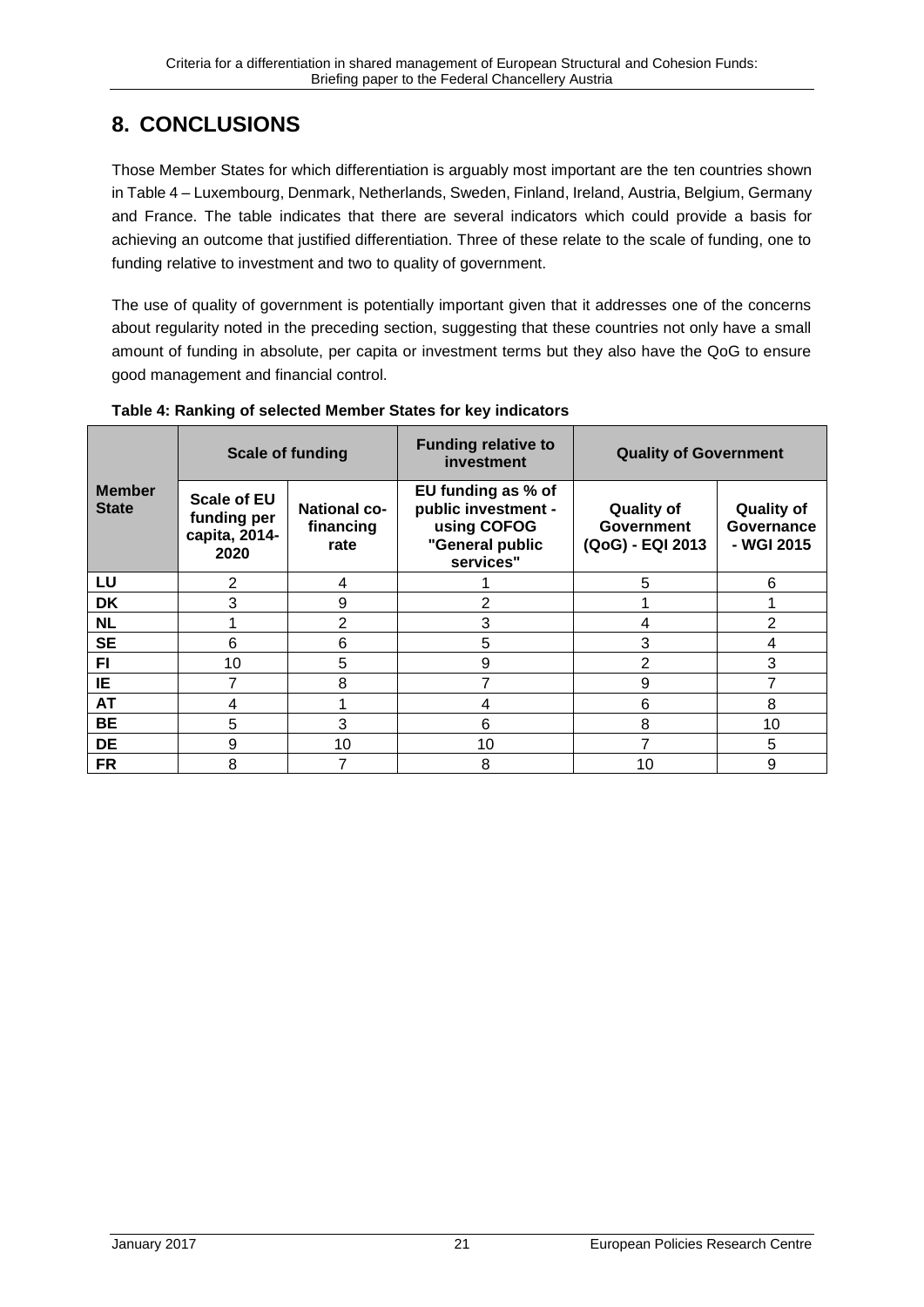# <span id="page-23-0"></span>**9. ANNEX: DATA SOURCES**

All data apply to ERDF, ESF and CF, except for Indicator 6 which excludes ESF.

| EU funds 2014-    | Based on ESIF 2014-2020 FINANCE DETAILS                                              |
|-------------------|--------------------------------------------------------------------------------------|
| 20 (Indicators 1- | This dataset provides information on planned (planned) financing under the           |
| 3)                | different ESI Funds (2014-2020). The data is taken from the adopted financial        |
|                   | tables (as at July 2016) and is broken down by fund, programme, priority axis,       |
|                   | thematic objective and category of region (more developed, less developed, etc.      |
|                   | where available). NB. This dataset excludes ETC, because figures for ESIF            |
|                   | allocation and national co-financing in ETC OPs is not split between                 |
|                   | participating MS                                                                     |
|                   | Data downloaded from: https://cohesiondata.ec.europa.eu/dataset/ESIF-2014-           |
|                   | 2020-FINANCE-DETAILS/e4v6-qrrq                                                       |
| EU funding as %   | Note: it is difficult, and somewhat subjective, to define exactly which areas of     |
| of public         | spending should be included within the definition of 'public investment'.            |
| investment        | Therefore there are two charts (6 and 7) based on two separate datasets:             |
| (Indicators 4-5)  |                                                                                      |
|                   | 1) Gross Fixed Capital Formation (GFCF) under the General government sector,         |
|                   | sourced via Eurostat data on "Government revenue, expenditure and main               |
|                   | aggregates" [gov_10a_main]. GFCF captures resident producers' investments,           |
|                   | deducting disposals, in fixed assets during a given period. It also includes certain |
|                   | additions to the value of non-produced assets realized by producers or               |
|                   | institutional units. Fixed assets are tangible or intangible assets produced as      |
|                   | outputs from production processes that are used repeatedly, or continuously, for     |
|                   | more than one year - see http://ec.europa.eu/eurostat/statistics-                    |
|                   | explained/index.php/Glossary:Gross_fixed_capital_formation_(GFCF). Note that         |
|                   | COM has previously used GFCF. See for example page 4 of                              |
|                   | http://ec.europa.eu/contracts_grants/pdf/esif/invest-progr-investing-job-growth-     |
|                   | report_en.pdf. The chart in this report included expenditure in agriculture and      |
|                   | fisheries as part of the public investment undertaken by the national                |
|                   | Governments - these have not been included here.                                     |
|                   | 2) An alternative source is the Eurostat COFOG (Classification of the Functions      |
|                   | of Government) dataset. This divides government objectives into 10 divisions,        |
|                   | one of which is "General public services" - see                                      |
|                   | http://ec.europa.eu/eurostat/statistics-                                             |
|                   | explained/index.php/Glossary:Classification_of_the_functions_of_government_(         |
|                   | COFOG). Detailed definitions of each of the functions are available at               |
|                   | http://unstats.un.org/unsd/cr/registry/regcst.asp?CI=4&Lg=1. Chart 7 uses the        |
|                   | COFOG dataset, specifically, Total general government expenditure on "General        |
|                   | public services" (COFOG ESA95)                                                       |
| EU funding as     | Shows the total decided amounts of funding for the 2007-2013 period as at 14         |
| percentage of     | April 2016. This is then related to aggregate GDP and government capital             |
| GDP, 2007-        | expenditure over the years 2007-2013.                                                |
| 2013 (Indicator   |                                                                                      |
| 6)                | Source: WP1: Synthesis report; Ex post evaluation of Cohesion Policy                 |
|                   | programmes 2007-2013, focusing on the European Regional Development Fund             |
|                   | (ERDF) and the Cohesion Fund (CF)                                                    |
|                   |                                                                                      |
| 2007-2013         | EU Cohesion Policy (European Regional Development Fund + Cohesion Fund +             |
| Funds             | European Social Fund) including European Territorial Cooperation. Percentage         |
| absorption rate   | of funds paid (including interim payments and pre-financing) compared to total       |
| (Indicator 7)     | available budget. NB. The dataset does not allow the filtering out of ETC, so        |
|                   | ETC is included.                                                                     |
|                   | Data downloaded from: https://cohesiondata.ec.europa.eu/dataset/2007-2013-           |
|                   | Funds-Absoption-Rate/kk86-ceun/data                                                  |
| Error rates       | Error rate is the best estimate expressed as a percentage of the value of the        |
| (Indicator 8)     | interim payments made in the reporting year of expenditure which is not in full      |
|                   | conformity with contractual or regulatory provisions.                                |